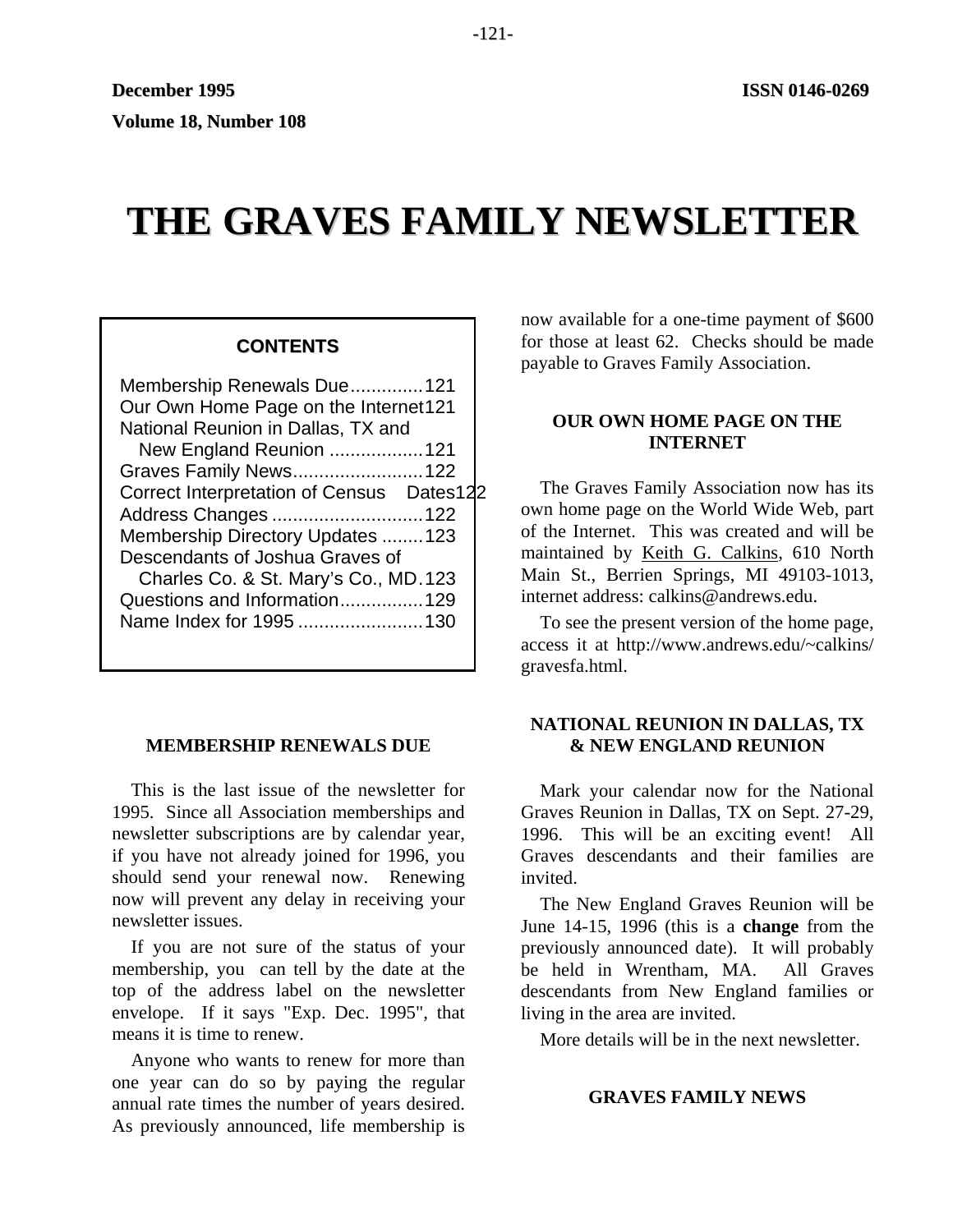Mrs. James L. (Harriet) Browne, 1396 Bedford Rd., San Marino, CA 91108, descended from JOHN GRAVES of Concord, MA, sent an obituary for **Mrs. Helen Simpson Graves**, who passed away on Oct. 9, 1995 at the age of 94. She lived in California for 70 years, 41 of them in South Pasadena and the past 8 in Pasadena. Her late husband, Charles W. Graves, taught physical education at USC for 38 years and she was a secretary there for 23 years. She is survived by a son, James S. Graves of Sparks, NV, and a daughter, Alice Ann Gardner of Pasadena, 5 grandchildren and 6 great-grandchildren.

Her husband, Charles Weaver Graves, is listed as #2559 on p. 276 of the SAMUEL GRAVES of Lynn, MA book.

Mrs. Patricia B. Ashford, 124 April Wind Ct., Montgomery, TX 77356, descended from Capt. THOMAS GRAVES of VA, wrote that

**Memberships:**

**Regular (U.S. & Canada) \$20/year Other countries (air mail) \$30/year Sustaining \$40/year Life (age 62 and older) \$600 one time Foreign memberships must be paid by money order in U.S. dollars. All back issues (1976 present) are available at current price.**

**Newsletter only available to individuals as part of Graves Family Association membership.**

**Published by:**

**THE GRAVES FAMILY ASSOCIATION 261 South St., Wrentham, MA 02093 Internet Home Page: http://www.andrews.edu/~calkins/gravesfa.html**

**Newsletter Editor: Kenneth Vance Graves (508)384-8084 Internet: kgraves239@aol.com**

**Treasurer: Elaine Tobias, Overland Park, KS Director, On-line Computer Help: H. W. ("Bud") Graves, Veradale, WA Internet: dfrh81a@prodigy.com Director, Internet Home Page: Keith G. Calkins, Berrien Springs, MI Internet: calkins@andrews.edu**

her design won the logo contest for the Texas Society DAR 1995 Centennial. It was produced as the centennial pin and is sold by J. E. Caldwell & Co.

## **CORRECT INTERPRETATION OF CENSUS DATES**

In the *National Genealogical Society Quarterly*, vol. 82, no. 4, Dec. 1994, was an editorial on this subject. For numerous articles and examples of how to do effective research, I highly recommend this society and its publications.

The key to avoiding many of the problems in correct interpretation of ages on censuses and dates of birth derived from those ages is to consider the instructions given to the enumerators and the official date of the census under study.

For example, for 1850-1880 the official census date was 1 June, and census takers were to record ages as of that date. Now, most of us would say that if a person was recorded as age 39 on the 1850 census, we should subtract 39 from 1850 and conclude the birth was in 1811. However, there is more than a 50% chance that we would be wrong and the person was actually born in 1810.

In 1820 the official census date was the first Monday in August, so someone born between that date and 1 June could make it appear that the 1820 and later censuses did not agree.

### **ADDRESS CHANGES**

Mr. Michael G. Nelson, descended from THOMAS GRAVES of Hartford, CT, has moved from Salt Lake City, UT to 542 Villager Lane, Midvale, UT 84047.

Mrs. Rosetta A. Jacobus, descended from Capt. THOMAS GRAVES of VA, has moved from Springfield, MI to 231 Springview Dr., Apt. 312, Battle Creek, MI 49017-2850.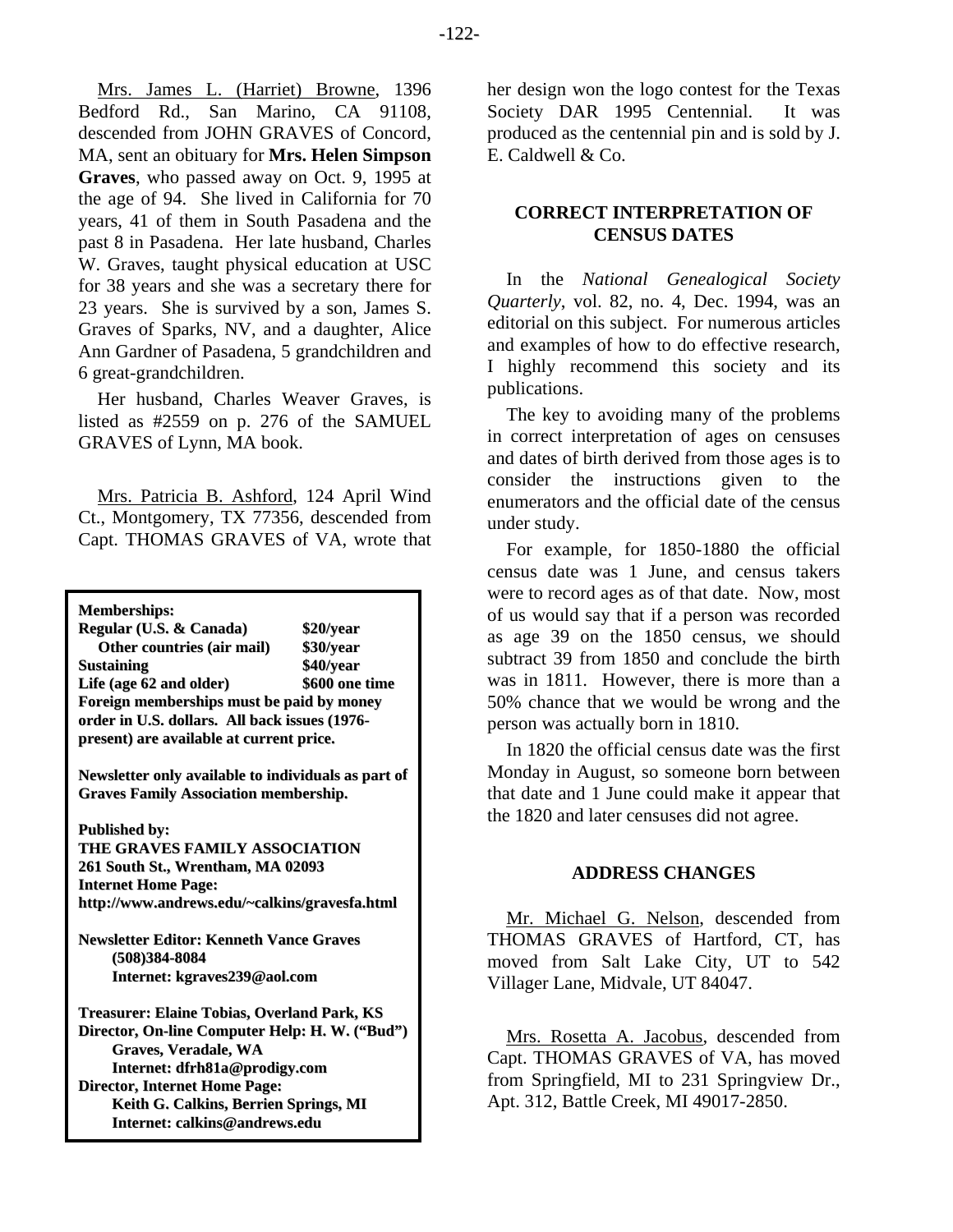Mrs. Florence E. McDonough and her daughter Ms. Lisa McDonough, descended from Rear Adm. THOMAS GRAVES, have moved from Palm Beach Gardens, FL to 515 Sandtree Dr., Lake Park, FL 33403-1527.

Mrs. Michelle A. Carlson, descended from JOHN GRAVES of Concord, MA, has moved from Nashville, TN to 7004 Bonnalake Dr., Hermitage, TN 37076-1009.

Mr. Donald E. Graves of Washington, DC, descended from Rear Adm., THOMAS GRAVES of Charlestown, MA, has moved to 5110 41st St. NW, Washington, DC 20016- 4231.

Mrs. Elizabeth Shannon, descended from Capt. THOMAS GRAVES of VA, has moved from Gaithersburg, MD to 424 Lands Run Rd., Browntown, VA 22610-2850.

Mrs. Linda J. Kummer of Laurel, MD, descended from Capt. THOMAS GRAVES of VA, has moved to 6112 Goodman Rd., Laurel, MD 20707.

### **MEMBERSHIP DIRECTORY UPDATES**

*New Members*  CROPSEY, Mrs. Joyce M. 116 Blue Swamp Rd., Litchfield, CT 06759-2003 Ancestry: Graves Family of Yorkshire and Mickleton Manor, Gloucestershire, England, via William Graves of Drogheda, Co. Louth, Ireland

FLESHER, Mr. Raymond Clyde 333 West Lehow Ave., Unit 2, Englewood, CO 80110- 6726

Ancestry: Rear Adm. Thomas Graves of Charlestown, MA, via #163

GREAVES, Mr. L. F. 35 Old Onerahi Rd., Onerahi, Whangarei, New Zealand Ancestry: Greaves Family of Beeley, Derbyshire, England

TAYLOR, Mrs. Kathleen T. Rt. 1, Box 394B, Harrison, AR 72601-9756 Ancestry: unknown

WHITE, Mrs. Marlene J.

34005 54th Ave. South, Roy, WA 98580-8413 Ancestry: Capt. Thomas Graves of VA, via Francis<sup>2</sup>, Francis<sup>3</sup>, William<sup>4</sup>, Peyton<sup>5</sup>, William<sup>6</sup>, John<sup>7</sup>

# **DESCENDANTS OF JOSHUA GRAVES OF CHARLES CO. AND ST. MARY'S CO., MD**

The information in this genealogy is almost entirely from Mr. Charles W. Russell, 6016 Rhonda Rd., Lynchburg, VA 24502. Additional information is from: Jane Baldwin Cotton, compiler and editor, *The Maryland Calendar of Wills*, Wills from 1635 to 1685, vol. 1, 1904; and Margaret J. Fresco, *Marriages and Deaths, St. Mary's County, Maryland, 1634-1900*, 1982. Only the first 6 generations are published here.

It appears very likely that this Joshua Graves is very closely related to John Greaves of St. Mary's Co., MD, perhaps as a first cousin, and that they were descended from or closely related to the William Greaves of Greenhill in the genealogy in the last 2 issues of the newsletter.

In the following genealogy, several family members married descendants of John Graves of St. Mary's Co. These include nos. 25, 37, 39, and 61.

#### GENERATION 1

Joshua Graves (1) may have been born about 1670, based on his great-grandson being born in 1754 his grandson probably born about 1725, and his daughter possibly born about 1700.

He was probably a son of the Joshua Graves whose will was abstracted as 7.10 on p.79 of *Maryland Calendar of Wills* (R-100). This states:

Joshua Graves, Charles Co., 15 Nov. 1694; 20 Nov. 1694.

To wife (unnamed), plantation during life.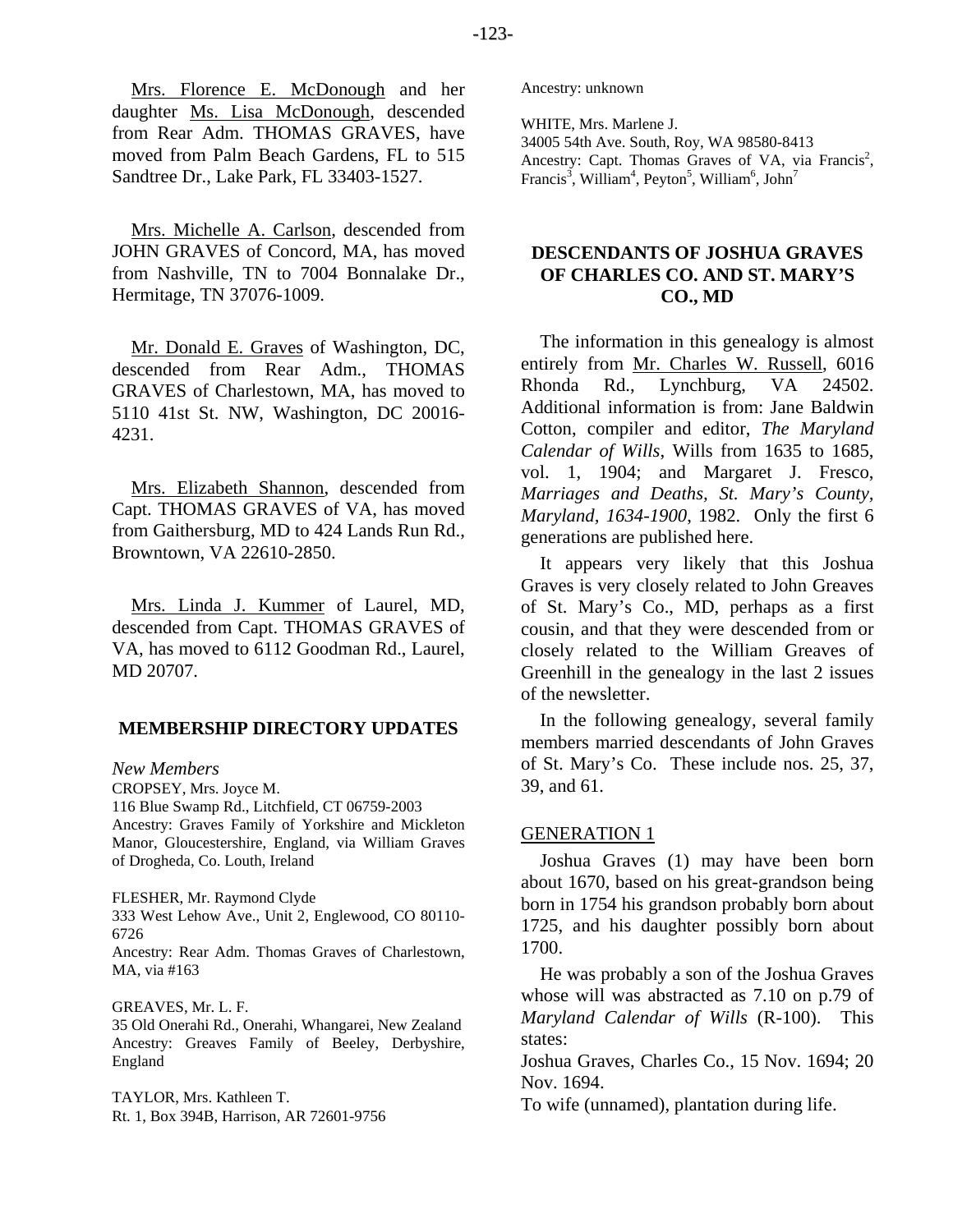To son Joshua, plantation at death of wife afsd. and personalty.

To dau. Dorothy, 100 A. (unnamed) at Portobacco.

To dau. Mary, 100 A. (unnamed) at Portobacco.

To son Samuel, 100 A., "Mattawoman" at hd. of St. Thomas's Ck.

To dau. Sarah, 134 A. adjoining Samuel's afsd.

Ex. not given.

Test: Robt. Smallpage, Jno. Parker, Francis Frampton.

Children - Graves

+2. Maria Graves, possibly b.c. 1700, m. Thomas Russell.

#### GENERATION 2

Maria Graves (2) was probably born about 1700. She married Thomas Russell, son of Luke Russell and Mary Crapper. Children - Russell

+3. William Russell, b.c. 1725, m. Ann ------.

#### GENERATION 3

William Russell (3) was probably born about 1725. He married Ann ------ before 1751.

### Children - Russell

- +4. William Russell, b. 29 April 1747, m. Ann Draden Abell, 27 May 1774, d.c. 1834.
- +5. Ignatius Russell, b. 10 March 1748, m. Mildred Drury, 1772.
- +6. Charles Russell, b. 12 Dec. 1754, m. Jane Mattingly, 12 Oct. 1780, d. 7 Dec. 1813.
- +7. James B. Russell, b. 6 Dec. 1755, m. ------, 1781, d.c. 1817.
	- 8. Mary Ann Russell, b. 20 March 1757 (St. Mary's Co., MD).

### GENERATION 4

William Russell (4) was born 29 April 1747 in St. Mary's Co., MD. His will was dated 20 Oct. 1834. He married Ann Draden Abell on 27 May 1774 at St. Francis Xavier, Newtown, MD. Considering the large gap between births of the two children listed below, there were probably other children.

Children - Russell

- 9. John Baptist Russell, b. 4 Feb. 1776, m. Nancy Milburn, 7 May 1798 (St. Mary's Co., MD).
- 10. William Russell, b. 22 Sept. 1792, m. Sarah Cahay, 24 Feb. 1816.

Ignatius Russell (5) was born 10 March 1748 in St. Mary's Co., MD. He married Mildred Drury in 1772.

## Children - Russell

- 11. Eleanor Russell, b. 26 May 1773, bapt. at St. Andrew's Church, MD.
- +12. Phillip Russell, b. 15 Sept. 1775, m. Eleanor Woodward, 10 Jan. 1803.
	- 13. Allusia Russell, b. 24 Dec. 1777, bapt. St. Andrew's Church, MD.

14. son, b. 22 March 1778.

Charles Russell (6) was born 12 Dec. 1754, was baptized at St. Andrew's, MD, and died 7 Dec. 1813. He married Jane Mattingly, daughter of Leonard Mattingly and Mary Hayden. She was born in 1760. They migrated to KY.

Children - Russell

- 15. Ruth Russell, b. before 1774, m. James Monarch, 12 Jan. 1812.
- 16. Ann Russell, b. after 1780, m. Sylvester Cissell, 23 Oct. 1809.
- 17. Elias Russell, b. 22 Jan. 1795, m. Elizabeth Clark, 24 April 1817, d. 27 Jan. 1872.
- 18. James M. Russell, b. 12 Dec. 1795, m. Ann Nancy Mudd, 5 Feb. 1820, d. 14 May 1881.
- 19. Charles Russell, b. 1797, m. Julia Ann Buckman, 22 June 1821, d. 22 July 1854.
- 20. Elizabeth Russell, b. 22 Nov. 1799, m. Andrew M. Mudd, d. 20 April 1873.
- +21. John Redman Russell, b. 12 Sept. 1801, m. Sarah Molohorn, d. 26 Dec. 1874.
	- 22. Ignatius Russell, b. 4 April 1804, m(1) Mary Mudd, m(2) Elizabeth Ann Mudd,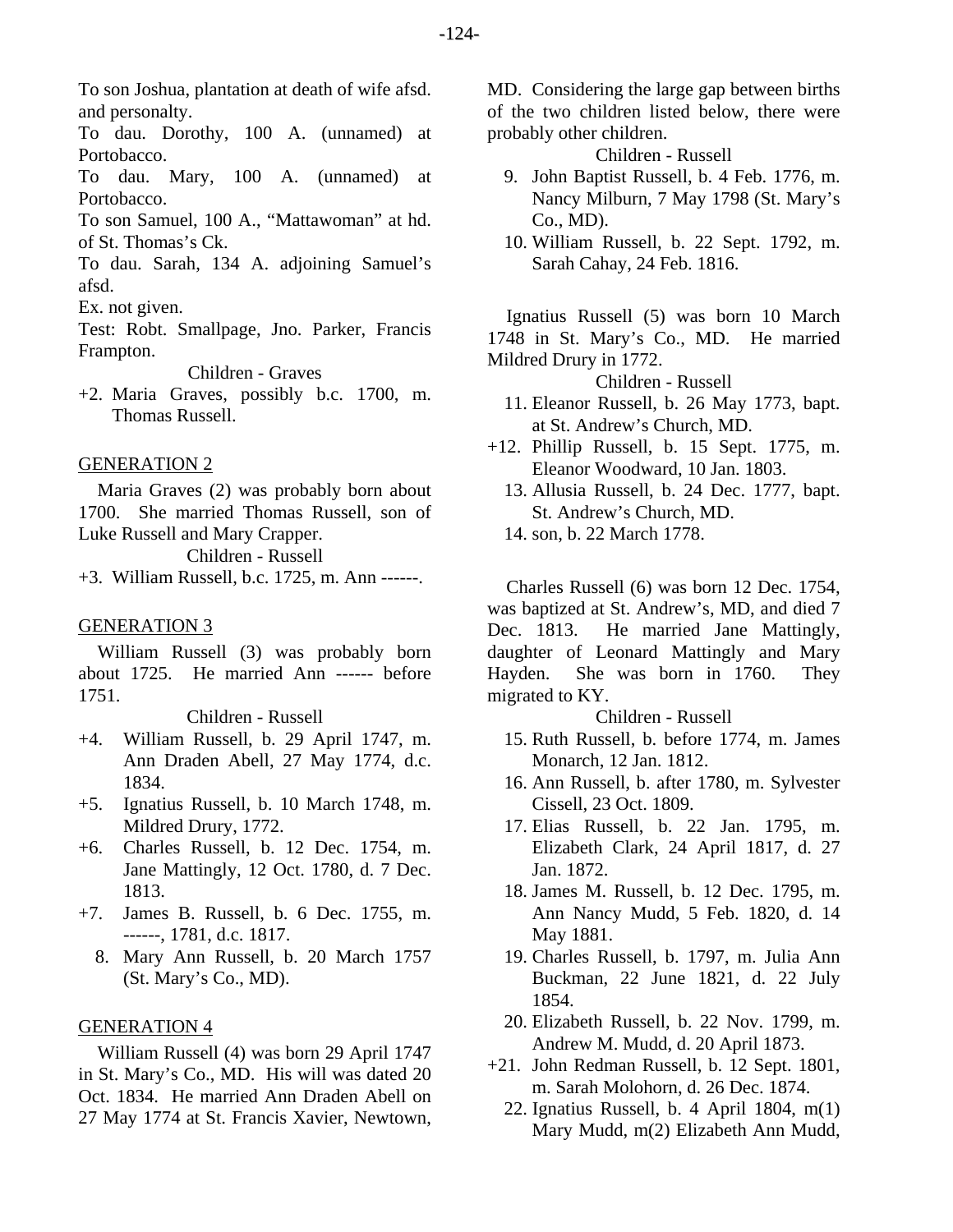d. 15 Nov. 1886. Mary was b. 12 Aug. 1805, d. Dec. 1846. Elizabeth was b. 22 Jan. 1808, d. 22 May 1882.

 23. Joseph Russell, b. 12 Sept. 1805, m(1) Catherine Mudd, m(2) Susan E. Medley, d. 12 Aug. 1882.

James B. Russell (7) was born 6 Dec. 1755, and his will in St. Mary's Co., MD is dated 20 March 1817. He married ------ in 1781.

Children - Russell

- +24. Joseph Russell, b. 1790, m. Jane Russell.
- +25. Charles Lewis Russell, b. 18 Dec. 1792, m(1) Mary Ann Graves, 2 Feb. 1819, m(2) Monica French, 10 Aug. 1812, d. 6 Jan. 1868.
	- 26. Jeremiah Russell, b. 1795, m(1) Elizabeth Graves, 21 Jan. 1829, m(2) Susanna Hayden, 27 Jan. 1810, m(3) Mary Copsey, 21 May 1840. Elizabeth was b. 1795. Susanna was b. 1793, dau. of William Hayden and Ann M. ------.
- +27. Joseph Patrick F. Russell, b.c. 1810, m(1) Elizabeth Eliza Rock, 29 Dec. 1832, m(2) Catherine Owens, 10 Feb. 1849, m(3) Sarah Jane Rock (?), 1834 (?).

### GENERATION 5

Phillip Russell (12) was born 15 Sept. 1775. He married Eleanor Woodward on 10 Jan. 1803.

Children - Russell 28. Phillip Russell, Jr., b. 1803.

John Redman Russell (21) was born 12 Sept. 1801, died 26 Dec. 1874, and was buried at St. Charles Cem., St. Mary, KY. He married Sarah Molohorn, daughter of Joseph Molohorn and Susan Parsons, in KY. She was born in 1799, died in 1876, and was buried in St. Charles Cem., St. Mary, KY.

Children - Russell

29. (Capt.) George Greenbriar Russell, b. 1832 (KY), m. Ann Mary Mudd, d. 1920. Bur. St. Charles Cem., St. Mary, KY. She was b. 1845, d. 1923, dau. of William Hillary Mudd (1812-1847) and Ann Nancy White.

Joseph Russell (24) was born in 1790. He married Jane Russell. She was born in 1824.

## Children - Russell

- 30. Adelade Russell, b. 1844.
- 31. James O. Russell, b. 1847.
- 32. Richard O. Russell, b. 1852.
- 33. Laura Russell, b. 1858.

Charles Lewis Russell (25) was born 18 Dec. 1792 in St. Mary's Co., MD, died 6 Jan. 1868, and was buried at Old St. Joseph's, Morganza, all in St. Mary's Co., MD. He served in Capt. Samuel J. Maddox's Artillery Co. from 17 July 1814 to 10 Aug. 1814 (source: *History of St. Mary's Co.*, p. 297). He was listed as a farmer in the 1850 census.

He first married Mary Ann Graves on 2 Feb. 1819 at Morganza, MD. She was born 28 Jan. 1795 in St. Mary's Co., MD, died 15 April 1861, and was buried at Old St. Joseph's, Morganza, MD. She was a daughter of James T. Graves (descended from John Greaves of St. Mary's Co., MD) and Teresa ------.

He secondly married Monica French on 10 Aug. 1812 in Morganza, MD. She was born in 1796 and died before 1819. Her father was Bennett French, born 27 June 1757 and died in Feb. 1797.

Children - Russell

- +34. James Marcellus Russell, b. 28 Oct. 1819, m(1) Elizabeth A. Peake, 26 Aug. 1856, m(2) Mary Ann Thompson, 13 Jan. 1846, d. 23 April 1901.
- +35. Raymond E. Russell, b. 1821, m(1) Mary C. Yates, 28 Feb. 1848, m(2) Ann E. Bowles, 24 Oct. 1853, d. 20 March 1897.
	- 36. Ann Rosetta Russell, b. 2 Sept. 1822 (St. Mary's Co., MD), never married, d. 11 Nov. 1878 (at the home of her brother, C. J. Russell of the Chaptico District). Bur. at Old St. Joseph's, Morganza, MD.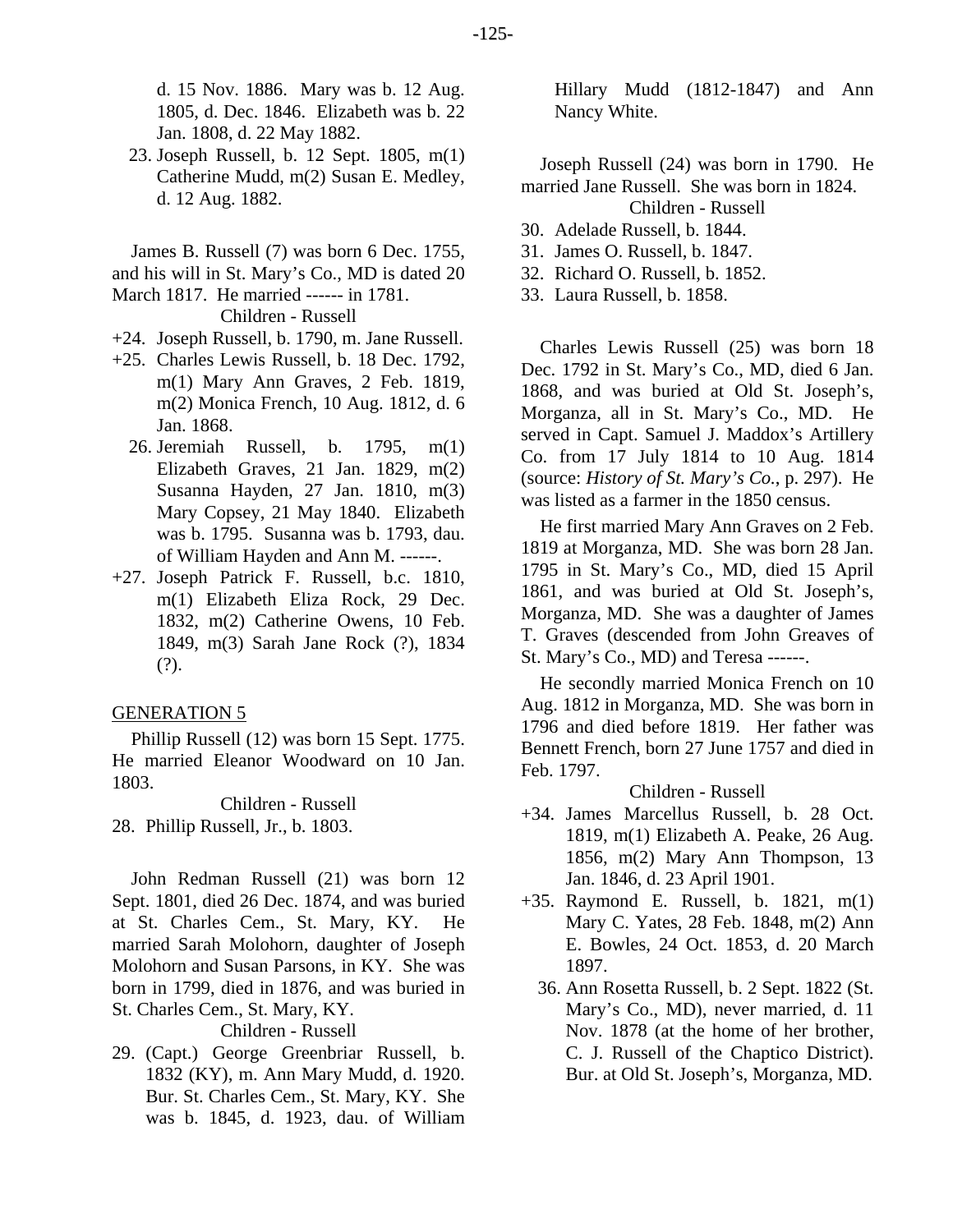- +37. John Alexander Russell, b. 31 Oct. 1824,
	- m. Margaret Elizabeth Graves, 15 May 1856, d. 27 Feb. 1863.
	- 38. John Lewis Russell, b. 1828 (St. Mary's Co., MD), d. 8 Jan. 1881.
- +39. William Lambert A. Russell, b. 5 Dec. 1828, m(1) Mary Jane Graves, 15 Jan. 1856, m(2) Ann Elizabeth Graves, 20 Oct. 1873, d. 4 Feb. 1883.
- +40. Charles J. Russell, b. Feb. 1830, m(1) Rosa ------, m(2) Alice V. ------, d. 29 Jan. 1907.
	- 41. Joseph Patrick F. Russell, b. 16 March 1832 (St. Mary's Co., MD), m(1) Catherine Thompson, 30 Jan. 1866 (St. Mary's Co., MD), m(2) Josephine Irene Guy, 21 Jan. 1870 (St. Mary's Co., MD), d. 5 Aug. 1912. Bur. Old St. Joseph's, Morganza, MD. An obituary in St. Mary's Co. Beacon, 8 Aug. 1912, stated: Joseph P. F. Russell, 80 year old member of St. Joseph's Parish, Morganza, died on Monday last and was buried with solemn requiem mass on Tues., Aug. 6. Catherine was b.c. 1840 in St. Mary's Co., MD, d. 30 Dec. 1879. Josephine was b. 1853, d. 6 Feb. 1887, dau. of William B. Guy and Matilda Gibson.
- +42. Edward Russell, b. 1839, m. Laura Ann Gatton, 8 July 1861, d. 28 Sept. 1883.

Joseph Patrick F. Russell (27) was born about 1810. He first married Elizabeth Eliza Rock on 29 Dec. 1832. He secondly married Catherine Owens on 10 Feb. 1849. She was born in 1816 and died in 1849. He is said to have thirdly married Sarah Jane Rock (born in 1820) in 1834; however, there seems to be an error with this. A third marriage would have to be after the second marriage in 1849. There is a marriage for Joseph Russell marrying Sarah Jane Hall on 15 Oct. 1850 that could be this third marriage.

Children - Russell, by Elizabeth Rock

+43. William Henry Russell, b. 1832, m(1) Ann Maria Cullison, 2 Nov. 1854, m(2) Ann Maria Nevitt, d. 7 July 1878.

44. Mary C. Russell, b. 1836.

- +45. Jane Elizabeth Russell, b. 1838, m. Benjamin Wise, 24 Aug. 1858, d. 1870.
- +46. Joseph E. Russell, b. 1840, m. Ann Lucinda Cheseldine, 11 Feb. 1860.
	- 47. Adeline Russell, b. 1844.
	- 48. James A. Russell, b. 1847. Children - Russell, by 3rd wife
	- 49. Rosa A. Russell, b. 1854.
	- 50. Josephine Russell, b. 1856.
	- 51. Richard Levi Russell, b. 1858, m. Ellen Susan Clark, 17 Dec. 1888 (St. George's Church), d. 4 Feb. 1897 (drowned in the run behind his barn, according to St. Mary's Co. *Beacon*, 1 Feb. 1897). She was b. 1868, dau. of Thomas P. Clark and Emily H. Burroughs.
	- 52. Laura Russell, b. 1858.
	- 53. Georganna Russell, b. 1860.

### GENERATION 6

James Marcellus Russell (34) was born 28 Oct. 1819 in St. Mary's Co., MD, and died 23 April 1901. His will was dated 14 May 1901 (PHD #1, p. 107). He first married Elizabeth A. Peake, daughter of Wilfred Peake and Althea ("Allie") Hayden, on 26 Aug. 1856 in St. Mary's Co., MD. She was born 26 Aug. 1826 and died 22 April 1883, both in St. Mary's Co., MD.

James secondly married Mary Ann Thompson on 13 Jan. 1846 at St. John's Church, Hollywood, MD. She was born in 1828 and died 5 April 1861.

James and both wives were buried at Old St. Joseph's, Morganza, MD.

- Children Russell, by Elizabeth A. Peake
- 54. Rose Russell, b. 1867 (St. Mary's Co., MD).

Children - Russell, by Mary A. Thompson

 55. Jackson L. F. Russell, b. 1861 (St. Mary's Co., MD), m. Martha Symphosa Farr, 6 Oct. 1884 (Sacred Heart Church, Bushwood, MD). She was b. 1864, dau. of John Edgar Farr and Mary Ann Lecretia Edwards.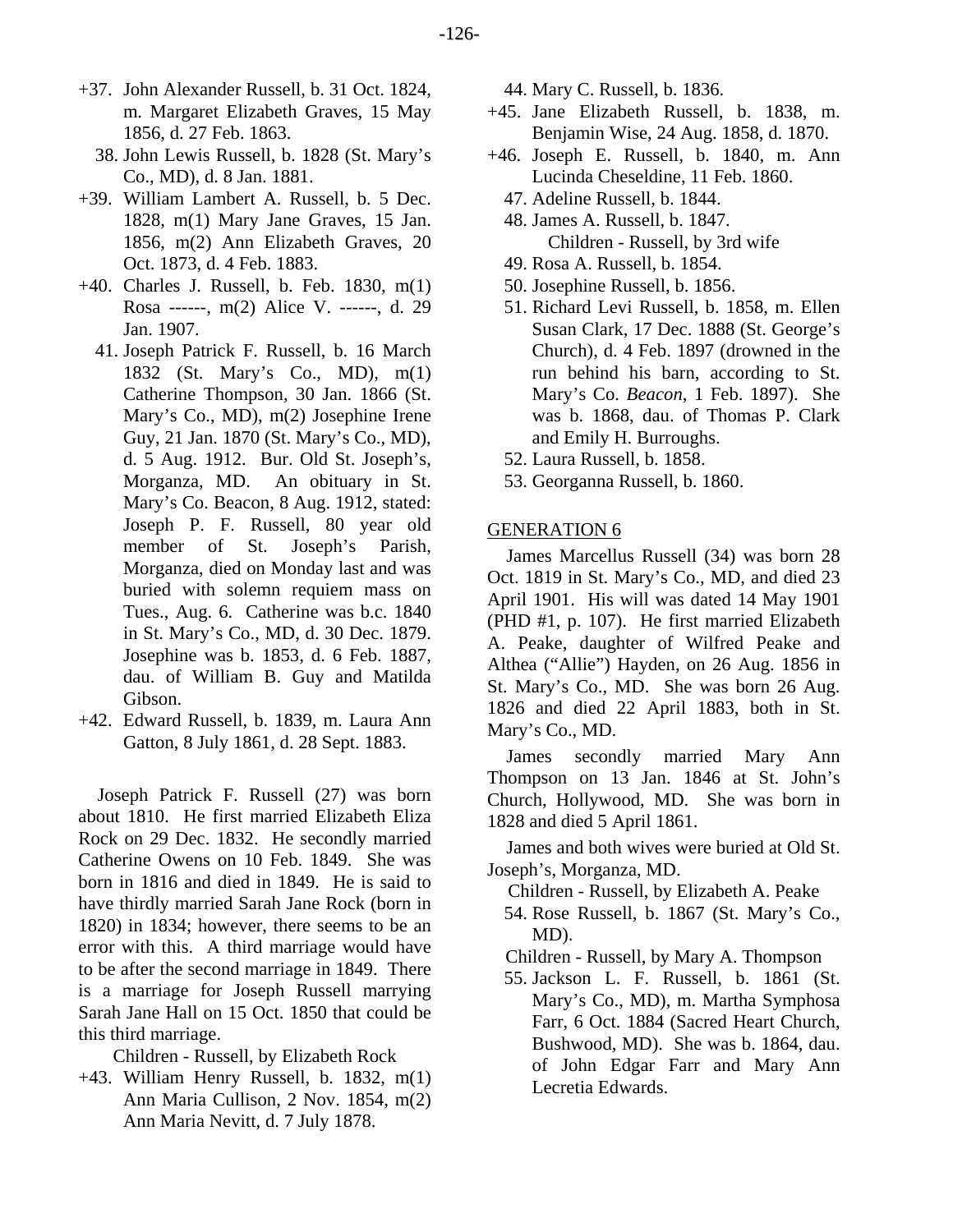- 56. Joseph E. Russell, b. 13 Jan. 1848, m. Fannie S. ------, d. 17 Sept. 1894. Bur. Old St. Joseph's, Morganza, MD.
- 57. Mary J. Russell, b. 1849 (St. Mary's Co., MD).
- +58. John Lewis Russell, b. 5 Sept. 1853, m. Mary Alice Abell, 5 Jan. 1881, d. 15 March 1916.
	- 59. James Marcellus Russell, Jr., b. 1 Sept. 1853 (St. Mary's Co., MD), d. 9 Nov. 1884. Bur. Old St. Joseph's, Morganza, MD.
	- 60. William Thomas Russell, b. 1860 (St. Mary's Co., MD), m. Anna A. Hazel, 15 Jan. 1894.

Raymond E. Russell (35) was born in 1821 in St. Mary's Co., MD, and died 20 March 1897. He was raised by Charles Lewis Russell, and may have been adopted by him. He first married Mary C. Yates on 28 Feb. 1848. She was born in 1817 in St. Mary's Co., MD. He secondly married Ann E. Bowles, daughter of William S. Bowles and Mary Ann Guy, on 24 Oct. 1853. She was born in 1833.

Children - Russell

- +61. Roland Fidelius Russell, b. 7 Oct. 1851, m. Annie Graves, 2 April 1872, d. 7 March 1929.
	- 62. John Baptist Russell, b. 1853, m(1) Alice Burroughs, 19 Nov. 1874, m(2) Susan Rebecca Heard, 13 Jan. 1879 (St. John's Church, Hollywood, MD), m(3) Adel Raley, 30 Aug. 1906. Bur. St. Aloysius Cem., Leonardtown, MD. Alice was b. 1851, d. 1878 at the residence of her father (per St. Mary's Co. *Beacon*, 15 Feb. 1878), bur. at St. Aloysius Cem., Leonardtown, MD, dau. of John William Henry Burroughs and Ann Jarboe. Susan was b. 1860, d. 29 Dec. 1899, bur. at Sacred Heart Cem., Bushwood, MD.

John Alexander Russell (37) was born 31 Oct. 1824 in St. Mary's Co., MD, and died 27 Feb. 1863 at Leonardtown, MD. He was listed as a farmer in the 1850 census. According to the St. Mary's Co. *Beacon*, 5 March 1863, he died at his residence near Leonardtown, and left a wife and four small children. He married Margaret Elizabeth Graves on 15 May 1856. She was born 25 Nov. 1828 in St. Mary's Co., MD, and died 24 May 1894 at Washington, DC. They were both buried at Old St. Joseph's, Morgana, MD. Margaret was a daughter of James Rison Graves and Susanna ------.

#### Children - Russell

- 63. Lydia Rose Russell, b. 16 Sept. 1857 (St. Mary's Co., MD), d. 28 May 1928.
- +64. Charles Ignatius Russell, b. 18 April 1858, m. Adrianne Dawson, 7 April 1885, d. 20 Oct. 1929.
- +65. Lucy A. Russell, b. 29 July 1861, m. John B. Dawson, 26 Jan. 1887, d. 28 April 1928.
	- 66. James A. Russell, b. 1864 (St. Mary's Co., MD).
	- 67. James Nugent, b. 1873. He was an orphan and may have been adopted. He may have been known as Thomas.

William Lambert A. Russell (39) was born 5 Dec. 1828, died 4 Feb. 1883 of typhoid pneumonia, and was buried at Old St. Joseph's, Morganza, all in St. Mary's Co., MD. His will in St. Mary's Co., MD, was dated 3 Feb. 1883 (JBR #1, p. 46). He first married Mary Jane Graves, daughter of John Truman Graves, Jr. and Mary Ann Wathen, on 15 Jan. 1856 in St. Mary's Co., MD. She was born 11 July 1837 in St. Mary's Co., died 23 Oct. 1872, and was buried at Old St. Joseph's, Morganza, MD.

He secondly married Ann Elizabeth Graves, daughter of James Rison Graves, Jr. and Catherine P. Graves, on 20 Oct. 1873 at the groom's home. She was born 14 Feb. 1846, died 2 Dec. 1878, and was buried at Old St. Joseph's, Morganza, all in St. Mary's Co., MD. All William's children were born in St. Mary's Co., MD.

Children - Russell, by Mary J. Graves

 68. Mary Cecelia Russell, b. 1 Nov. 1856, m. Simon P. Tennyson, 9 May 1872 (St.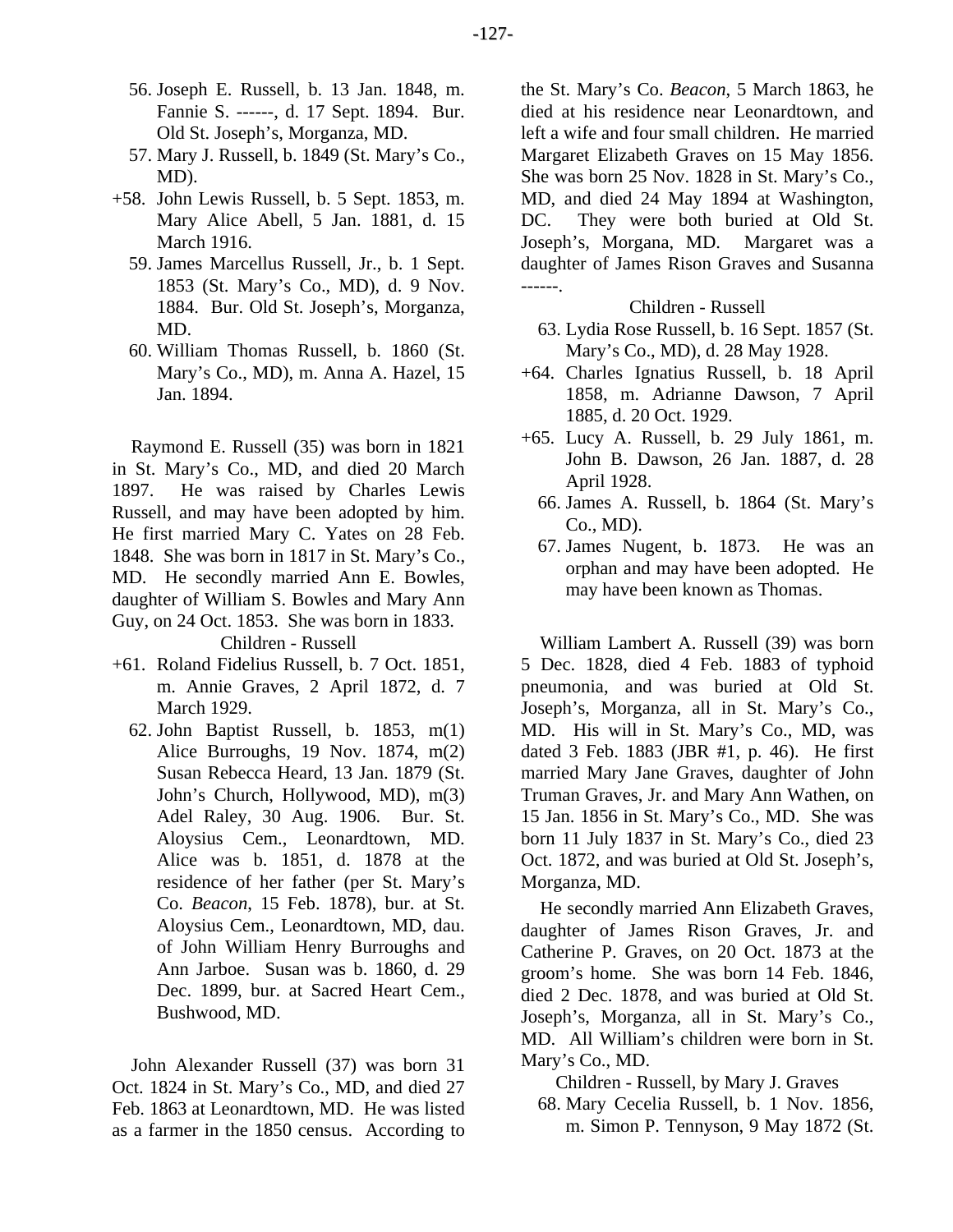Joseph's Church, Morganza, MD). He died of typhoid fever.

- +69. William Lewis Albert Russell, b. 18 Sept. 1858, m. Willie L. Catherine Lee, 9 Jan. 1883, d. 16 Jan. 1924.
- +70. Thomas Edgar Russell, b. 11 June 1865, m. Susan Jane Bowles, 6 April 1885, d. 3 June 1908.
	- 71. Annie Elizabeth Russell, b. 28 Aug. 1867. Her will was dated 23 March 1961 (RGC #3, p. 879).
	- 72. John Stephen DeWolf Russell, b. 26 Sept. 1869, d. after 1883.
	- 73. Lewis Lambert Russell, b. 13 Nov. 1871.
	- 74. John A. Russell, b. 1872.
	- 75. Edward Leo Russell, b. 15 July 1860, d. 20 Feb. 1875.
	- Children Russell, by Ann E. Graves
	- 76. George Francis Russell, b. 18 Sept. 1874, m. Mary A. Thompson, after 1900, d. 1 Jan. 1957. Bur. at St. Joseph's Cem., Morganza, MD.
	- 77. Clarence Peter Russell, b. 8 Dec. 1876, d. 1949.

Charles J. Russell (40) was born in Feb. 1830, died 29 Jan. 1907, and was buried at St. Joseph's Cem., Morganza, all in St. Mary's Co., MD. His will in St. Mary's Co., MD was dated 8 Jan. 1809 (must be an error?) (PHD #1, p. 299). He first married Rosa ------. She was born in 1830. He secondly married Alice V. ------. She was born in March 1855, died 3 Nov. 1934, and was buried at St. Joseph's Cem., Morganza, MD.

Children - Russell, by Rosa ------ 78. Mary C. Russell, b. 1867.

79. J. Frank Russell, b. 1869.

Edward Russell (42) was born in 1839 in St. Mary's Co., MD, and died 28 Sept. 1883. He was listed as a laborer in the 1880 census. He married Laura Ann Gatton, daughter of Alexander Gatton and Elizabeth ------, on 8 July 1861. She was born in 1844, and died 22 July 1886 at Leonardtown, MD. Children - Russell

80. George Russell, b. 1866, d. 1930.

- 81. Joseph H. Russell, b. 1868.
- 82. James Russell, b. 1871.
- 83. Benjamin Russell, b. 1873.
- 84. Martin Russell, b. 1878.
- 85. Margaret Russell, b. 1880.

William Henry Russell (43) was born in 1832, died 7 July 1878 in St. Mary's Co., MD, and was buried at Sacred Heart Cem., Bushwood, MD. The inscription on his gravestone reads: "In the 46th year of his age. May he rest in peace." He first married Ann Maria Cullison, daughter of William Henry Cullison and Permelia ------, on 2 Nov. 1854. She was born in 1826 in St. Mary's Co., MD, and died 7 Feb. 1904 in the Seventh District, St. Mary's Co. He secondly married Ann Maria Nevitt.

Children - Russell, by Ann M. Cullison

- +86. William Lemuel Russell, b. 1856, m(1) Sarah Ellen Gibson, 4 Jan. 1875, m(2) Ann Rebecca Cullins, 26 Jan. 1886, m(3) Cora Beale Woodburn, d. 3 Jan. 1916.
	- 87. Charlotte Russell, b. 1857.
- +88. Julia C. Russell, b. 22 Feb. 1858, m. James Henry Bailey, 21 June 1870, d. 25 Aug. 1920.
- +89. Mary Emily Russell, b. 17 Nov. 1862, m. William Edward Cullins, 24 Feb. 1879, d. 22 April 1921.
	- 90. Joseph B. Russell, b. 21 Feb. 1869 (St. Mary's Co., MD), m. Mary Jeanette Bailey, 31 Dec. 1895 (Sacred Heart, Bushwood, MD), d. 29 June 1947. Bur. at St. George's, Valley Lee, MD. She was b. 1875, d. 1959, dau. of William Thomas Bailey and Mary E. Swann. Children - Russell, by Ann M. Nevitt
- +91. John Henry Russell, b. 1859 (?), m. Mary Ellen Bailey, 15 Dec. 1883, d. 15 March 1923.

Jane Elizabeth Russell (40) was born in 1838, died in 1870, and was buried at Sacred Heart Cem., Bushwood, MD. She married Benjamin Wise on 24 Aug. 1858 in St. Mary's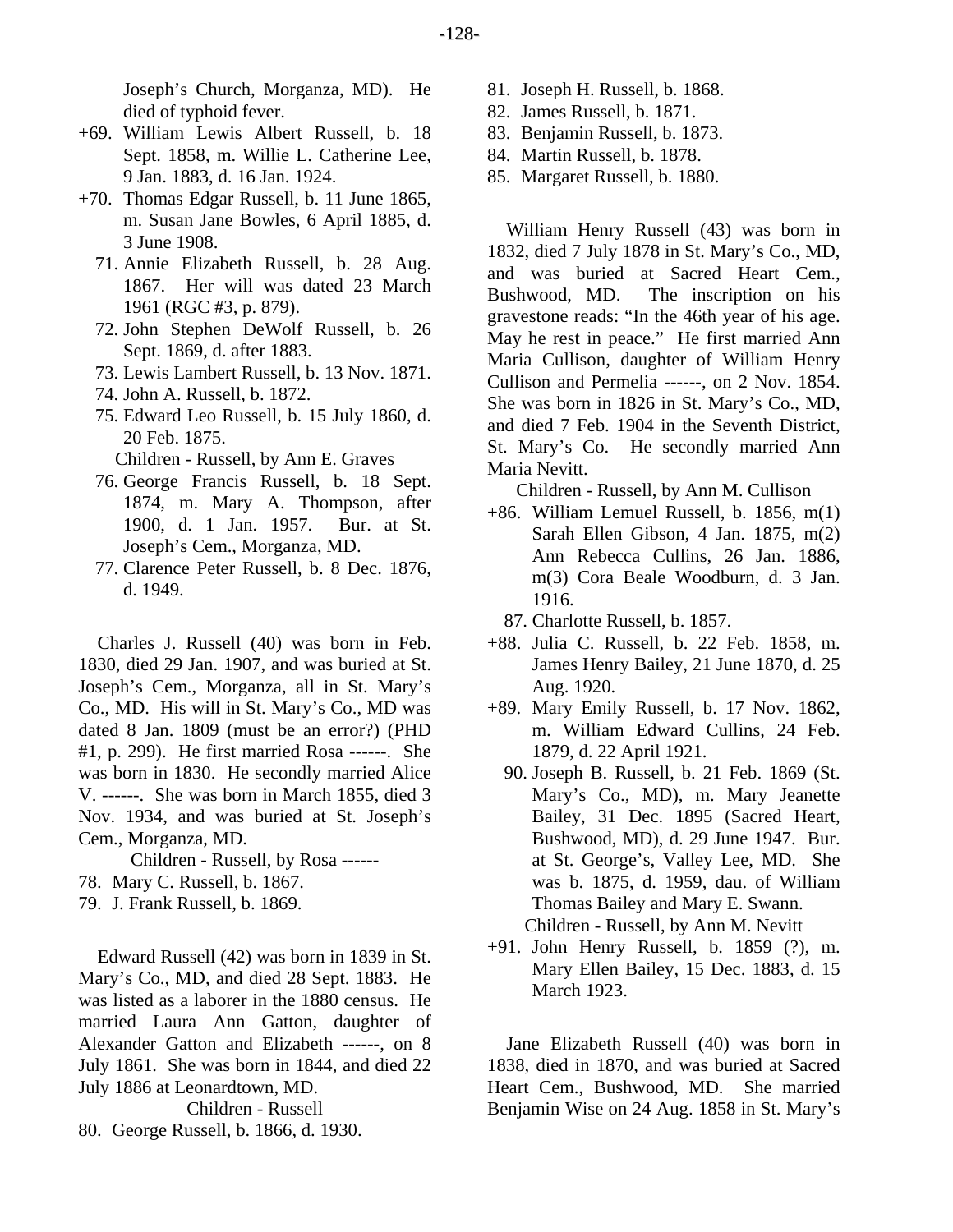Co., MD. He was born in 1833 and died in 1870.

Children - Wise

- 92. Mary Elizabeth Wise, b. 1860, m. Richard Brown, 4 March 1878 (Sacred Heart, Bushwood, MD). His father was Vincent Henry Brown.
- 93. Janie Wise, b. 1862.
- 94. Henry Wise, b. 1864.
- 95. William J. Wise, b. 1865 (Charles Co., MD), m. Mary Susan Russell, 18 July 1893. She was b. 1875, d. 1910, dau. of John F. Russell and Mary Emily Cullison.

Joseph E. Russell (46) was born in 1840. He married Ann Lucinda Cheseldine, daughter of John Cheseldine and Ellen Watson, on 11 Feb. 1860. She was born in 1840.

Children - Russell 96. Priscilla Russell

#### **QUESTIONS AND INFORMATION**

#### *MISCELLANEOUS GRAVES FAMILIES*

Mr. John Philip Fayen, 716 North Monroe, Tallahassee, FL 32303, is not a Graves descendant but he is interested in the historical aspects of an EDWARD GRAVES.

"Edward Graves came to the mountains of NC well before 1660 and traded with the Cherokees. This Graves was apparently well educated and could read Latin as well as English. He may have styled himself a lawyer or Doctor of Laws. He may have married elsewhere in Virginia, but the Cherokees remembered that he married one of their women and taught them to use the spinning wheel and the loom.

I have checked the lists of graduates of Eton and Cambridge and Oxford and do not find any of the above name who emigrated to America. Perhaps this Edward Graves was the son of another Jamestown resident...

Papers are sometimes handed down for generations before getting printed and I think that this resident of this interior Indian city or town kept a diary. He was not the only English resident. Entire families from Virginia lived in that Cherokee town at the foot of, or nearby an unusual mountain that the Cherokees may have venerated... They seemed to call their white portion of that Indian town Melilot."

(ED. NOTE: There are no known descendants of Capt. Thomas Graves of VA named Edward in this time period.)

# *GRAVES FAMILIES OF THE BRITISH ISLES*

Mr. John R. Hall, 1212 County Rd. 1353, RR 1, Ashland, OH 44805, is descended from RICHARD GRAVES of Cambridgeshire, England. The marriage record of his daughter Anna confirms that Richard was Anna's father, and it also listed Frances Graves as a witness. This latter person could have been a sister, paternal aunt, or Anna's mother. Mr. Hall would like to learn more of Richard Graves and the earlier ancestry.

Anna Graves was born 6 April 1822 in Watersides, Ely, Cambridgeshire, England, lived in Pleasant Twp., Hardin Co., OH, and was buried in Grove Cem., Kenton, OH. She married John Hall, son of Daniel Hall and Mary Fletcher, on 13 Nov. 1845 in Holy Trinity, Ely, Cambridgeshire. He was born in Prickwillow, Cambridgeshire. They had 14 children:

- Ann Hall, b.c. 1846.
- William Hall, bapt. 13 June 1847.
- Little Mary Hall, b.c. 1848-51.
- Little Johnnie Hall, b.c. 1848-51.
- John Richard Hall (Mr. Hall's ancestor), b. 4 March 1852, m. Elizabeth Ziegler, 27 Sept. 1877.
- Mary Hall, b.c. 1853, m. George Jones, 1 Dec. 1881.
- Catherine Hall, b. 20 Sept. 1854, m. George Ziegler, 28 June 1875.
- Robert Hall, b.c. 1857, m. Nancy Bateson, 27 March 1883.
- Henry Hall, b. 16 Feb. 1858, m. Harriet Haggard, 12 March 1891.
- Eliza Hall, b.c. 1849, Brunswick Twp., Medina Co., OH, m. Ebb Waters.
- Franklin Hall, b. 12 Aug. 1859.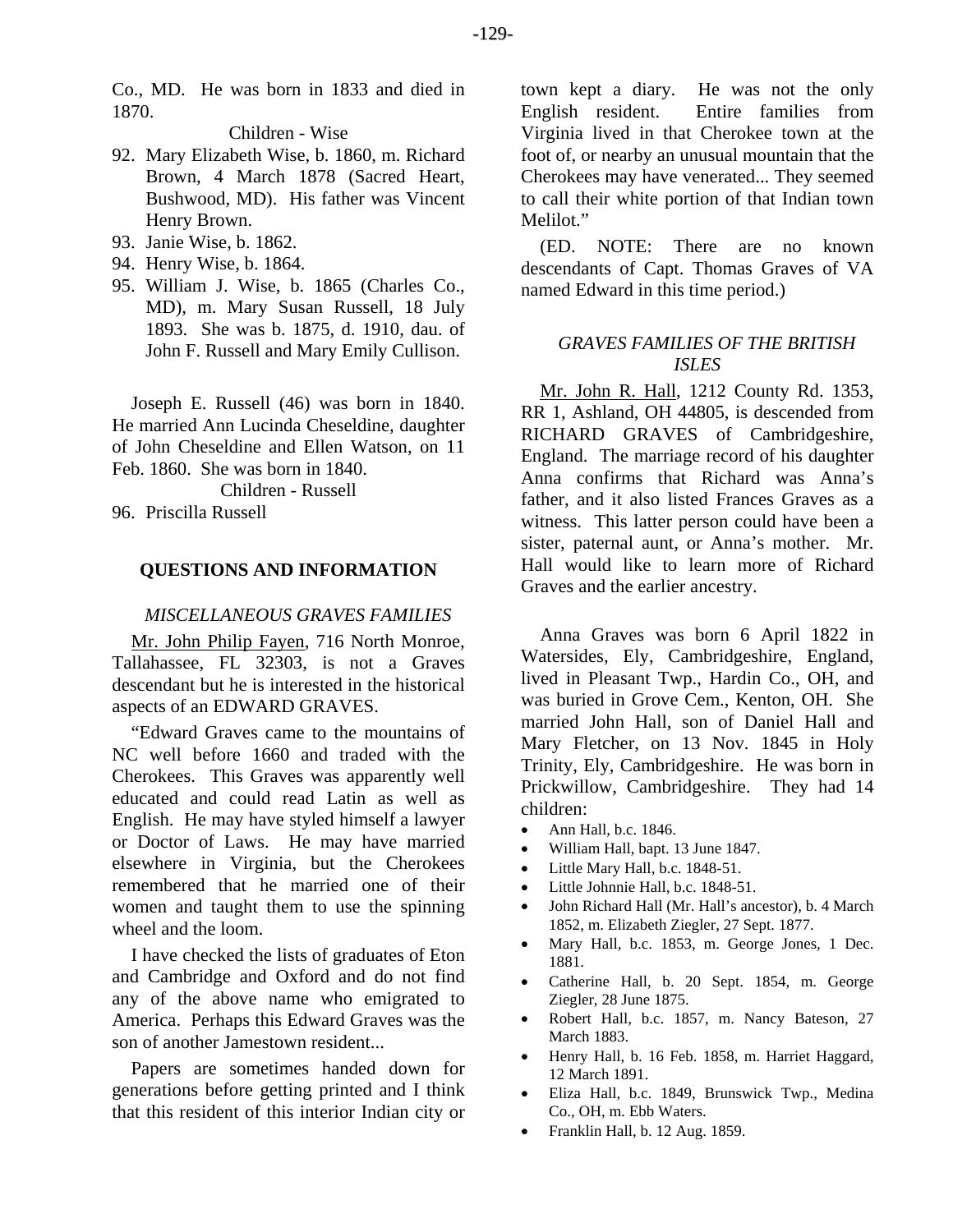• Jenie Hall, b.c. 1866, never married.

- George Hall, b. 17 Nov. 1861, m. Anna Kritzler, 12 April 1890.
- Elizabeth Hall, b.c. 1864, m. Milton Winebrenner, 23 Nov. 1892.

# **NAME INDEX FOR 1995**

The number following each name is the page number in the 1995 newsletter where the name is found. All names are indexed, not just those of Graves descendants. If a name appears more than once on a page, it will only be shown once in the index for that page.

| Abbott, Jemima, 15           | Mary M., 65,77                | Banks, Elizabeth, 8          | Beaty, Lily,72              |
|------------------------------|-------------------------------|------------------------------|-----------------------------|
| Abdy, Lydia, 111             | Walter, 64                    | Banvard, Theodore James      | Beck, Kathern, 85           |
| William Jervis, 111          | Angier, Mary, 40              | Fleming, $6,103$             | Beelis, Sarah A., 117       |
| Abell, Ann Draden, 124       | Arden, Mary, 76               | Barber, Sarah, 78, 79        | Bennet, Ellen, 84, 109      |
| Mary Alice, 127              | Armstrong, John, 86           | Thomas, 82                   | Bennett, Mary, 44           |
| Abraham, Benjamin, 68        | Arnold, Dorcas, 15            | William, 58                  | William D., 18              |
| Noah, 68                     | Lee M., 100                   | Barker, Mary, 83             | Benson, Hugh, 55, 82        |
| Adams, Henry, 40             | Arscott, Sarah Bathsheba, 66  | Mr.,89                       | Bentley, Martha, 4,8        |
| Jane, 52                     | William, 66                   | Barksdale, Martha            | Berger, Lucy, 22            |
| John, 40                     | Arthur, John, 60              | Graves, 29                   | Mildred, 22                 |
| John Quincy, 40              | Ashenhurst, Randolf, 82       | Barlow, Anne, 111            | Berkley, John, 47           |
| Joseph, 40                   | Ashford, Patricia B., 78, 122 | Charles, 111                 | Bernard, Joyce, 13          |
| Lucy, 70, 71                 | Ashton, Mildred E., 16        | Charles Henry, 111           | Besaw, Erastus Henry, 16    |
| Rebecca, 15                  | Askew-Were, Stephanie, 9      | Charlotte, 111               | Beverley, Mr., 105          |
| Samuel, 15,40                | Aston, Mary Bettye, 50, 69    | George, 111                  | Bezer, Sarah, 68            |
| Susanna, 40,70               | Aubery, Henry, 106            | James, 111                   | Biggen, Joseph, 112         |
| Susannah, 40                 | Avery, Sarah, 65              | John, 107, 111               | Nancy, 112                  |
| Addington, Waneta I., 50, 73 | Susan Jane, 69                | John Greaves, 111            | Thomas, 109, 112            |
| Ahlgren, Carl Magnus         | Ayers, Jane, 59               | Mary Anne, 111               | Bilski, Elaine Graves, 28   |
| Jonsson, 67                  | Moses, 59                     | Reginald, 111                | Bish, Richard Allen, 6      |
| Harlan E., 67                | Bacon, Abigail Victoria, 8    | Thomas Greaves, 111          | Bittinger, Holly Jo, 16     |
| Harlan Edward, 67            | John, 106                     | Barnes, Thomas, 84, 109      | Black, Catherine, 47        |
| Ingolf Oscar Andrew, 67      | Bailey, Asenath, 38           | Barrett, Betty,72            | Caty, 43, 47                |
| Ingolf Oskar Andreas, 67     | James Henry, 129              | Bartlett, Isabella Susan, 95 | Eleanor Elizabeth, 47       |
| Jeannine Anne, 67            | Mary Ellen, 129               | Stella Pearl, 59             | Sarah Ann, 84               |
| Karl Edward, 67              | Mary Jeanette, 129            | Bartley, Scott A., 27        | Blackall, Ron, 15           |
| Marilyn Eileen, 67           | Mildred Clark, 29, 48         | Bateman, Diana Caroline, 35  | Blackford, Sarah, 88        |
| Ole, 67                      | Sarah, 44                     | Bates, Andrew E., 117        | Blagrave, Larry, 29         |
| Richard A., 67               | Saxton, 38                    | Bradley Monroe, 117          | Blanchard, Arlatia H., 117  |
| Robert Carl, 67              | Sue,77                        | Eleanor E., 117              | Thomas, 117                 |
| Terence L., 67               | William H.,49                 | Harriet S., 117              | Thomas Albert, 117          |
| Albertson, Alice, 15         | William Thomas, 129           | Jedidiah, 117                | Blankenship, James          |
| George M., 15                | Baker, George, 80             | Jonathan L., 117             | Riden, 38                   |
| Albright, Ludwick, 18        | Stephen,80                    | Lorinda S., 117              | Bledsoe, Judy, 92, 93       |
| Alcock, Martha, 107, 110     | Baldwin, Agnes, 94            | Bateson, Nancy, 130          | Bloomfield, Charles, 11     |
| Aldridge, James, 19          | Elizabeth, 94                 | Battleson, Helen Nichols, 29 | Charles Henry, 11           |
| Alexander, Barbara, 90       | John, 94                      | Baxter, Marjorie J., 2, 6    | James, 11                   |
| Allen, George H., 69         | Mr.41                         | Beall, Margaret, 51          | John, 11                    |
| Mary, 68                     | Balguy, Catherine, 83, 84     | Beard, Nancy Elizabeth, 58   | Robert, 11                  |
| Allison, Lemuel C., 50, 116  | Henry, 84                     | Beardmore, Miss, 84, 109     | Uriel,11                    |
| Ames, Susie M., 106          | Ball, Richard E., 29          | Beasau, Erastus Henry, 16    | William, 10                 |
| Anderson, Betty Kay, 67      | Ballinger, James C., 15       | Louis Henry, 16              | Bobbitt, Edward Madison, 20 |
| John Alexander, 115          | Zora Emogene, 15              | Marguerite May, 16           | Mildred E.,20               |
| Andrews, Mary Ann, 64        | Bancroft, Mary, 12            | Norman Erastus, 16           | Bocking, Mary, 83, 107      |
|                              |                               |                              |                             |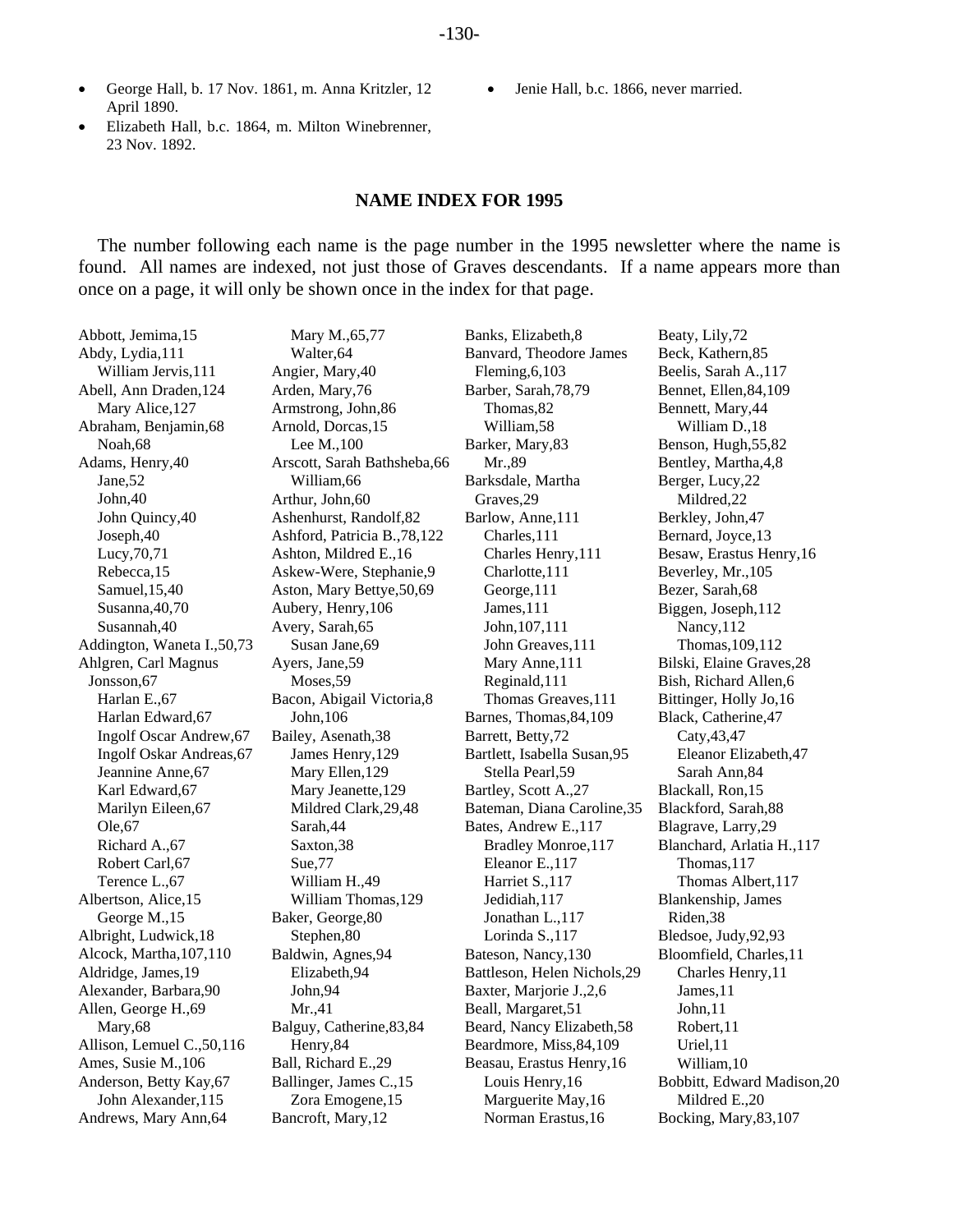Bodine, Martin Stapleton,53 Mary Ann,53 Ronny O.,24 Boehms, Mattilou,72 Bolles, Jim,75 Bolling, Randolph,28 Bon, David,15 Kearby,15 Bondurant, Daniel Maxey,22 Bonsa, Catherine,36 Booth, Christopher,84,109 Bouldin, Green,101 Bowles, Ann E.,126,127 Susan Jane,128 William S.,127 Brackin, Adaline,86 Bradford, John,59 Bradshaw, Joan,29 Bradwell, Mary,83,107,108 Bramley, Maria,55 Marianne,55 Mary Maria,55 Thomas,55 Brand, James M.,13 Bray, Samuel,109 Breeding, Caroline Kay Jones,95,100 Earnie Rowe,96 Brewer, Addison Porter,6 Bridgett, Dames,96 Brill, Nedra B.,28 Brittain, Alfred,57 Esther,55,57 Brittle, Grafton,71 James,72 John Grafton,72 Brockman, George,35 Bromhead, Elizabeth,83,108 Joseph,108 Brooker, S. E.,4 Brown, Elizabeth,13 Henry,13 Jabez,13 Jane,13 Jesse,13 Jubal,13 Luther,13 Margaret,12 Richard,129 Silva,117 Vincent Henry,129 Browne, Harriet,122 James L.,122 Brownhill, George,83 Hannah,84,109 Jane,83 Mary,83,108

Brubaker, Cora Jesse,16 Brumby, William,106 Buck, Claus,117 Buckler, Drucilla L.,85 Eleanor,85 George W.,85 Mary E.,85 Buckman, Julia Ann,125 Buckner, Fanny,21 Bufford, Nolen E.,43 Bullock, John,18 Burger, Jeannine W.,68 Burgett, Clara Alice,33 Ira,33 Burke, Judith A.,24 Burland, Sarah,55 Burroughs, Alice,127 Emily H.,126 John William Henry,127 Burrowes, Peggy,83,84 Burrows, Mary,80 Burrus, Mourning,69 Bush, David Graves,30 George,5,97 George W.,27 Butler, Joseph Warner,28 Mary Ellen,84 Cahay, Sarah,124 Cainhoe, Richard,104,105 Calkins, Keith G.,121 Cammack, Agnes Jane,20, 21,22 Elizabeth Peyton,22 George,21,22 Mary Coleman,22 Sophia Woolfolk,22 William,22 William Peyton,22 Yelverton,20,22 Camp, Joseph,67 Cannah, William,109 Carleton, Hiram,103,104 Carlson, Michelle A.,123 Carlton, Hester,78 Carmichael, Jean,27 Carney, Mary,71 Carral, Teresa,33 Carrington John, Robert,23 Carruthers, Jane,113 Carter, Clara A.,91 Josiah,91 Sarah A.,91 Carteret, Elizabeth,90 Cartlege, Mary,82 Casto, Brian,90 Brian O'Neil,90 Caulkins, Frances Manwaring,66

Challans, Mary Jane,88 Chamberlain, Mary,15 Chamberlin, George Walter,116 Champion, Elizabeth,83 Mary Eloisse,14 Miss,107 Chandler, Sarah,68 Channell, Grace Benton,57 Chapman, G. W.,69 Chase, Aquila,116 Jacob,116 John Carroll,116 Judith,115 Thomas,116 Cheeseman, Betsy,34,64 Cheney, Bethiah,40 Cheseldine, Ann Lucinda,126,129 John,129 Chesney, Jack,62 Chester, Marion S.,30 Cheyney, Oliver,40 Chez, Doris Graves,30,39 Church, Miss,10 Cimbro, Frederick,18 Cissell, Sylvester,124 Clagett, Brice M.,119 Clampett, Chester,44 Dick,44 Eloise,44 Francis,45 George,44 Mary Ann,44 Nathan,44,50,69 Rebecca,45 Clampitt, Francis Graves,44 Mary Bettye,69 Nathan,44,69 Pressley Walter,69 Rebecca,44 William Francis,69 Clark, Elizabeth,8,124 Ellen Susan,126 James,69 Mary Ann,35 Melaney,42 Sara Graves,47 Thomas P.,126 Clay, Edith Emma,12 Eleanor,12 Rhoda,42 Claybourne, Nancy Whittemore,26 Richard,26 Clem, Phebe,120 Clemons, Marna L.,50,57

Cleveland, Benjamin,40,47, 118,119 Grover,43 Mary,118,119 Mary Graves,40 Clizziel, Mr.,12 Closson, Peter J.,30 Clover, Frederick,117 Frederick A.,117 S. Frederick,117 Sally,116 Coates, Susanna,59 Cobble, William W.,85 Coble, Carl A.,93 Turley,93 Cockrum, Noble Lee,87 Coda, James,80 Lucinda,80 Tony,80 Victoria,80 Coffman, Ben H.,2 Cole, John Vance,86 Nancy,42 Coleman, Charles,72 Frances,120 Sarah Ann,72 Collier, Frank W.,58 Collins, Elizabeth,69 Nancy,73 Comer, Rebecca,113 Connell, Hazel,57 Connelly, Joseph W.,30,34 Constable, Eliza,61 Conte, John A.,39 Cook, John,86 Lorraine A.,78,86 Coolidge, John Calvin,40 Cooper, Minney,24 Thomas,82 William G.,23 Copeland, Mary,18,44,45,69,98 Copsey, Mary,125 May I.,85 Core, Edward,108,111 Cote, Jane,91 Cotton, Jane Baldwin,123 Verlinda,32 Coupland, Betty Ann,79 Graves,79 Jane,79 Nathaniel,79 Obadiah,79 Cover, Mary Ann Louise,66 Minnie,66 William,66 Covington, Roy,72 Cox, Bethiah,59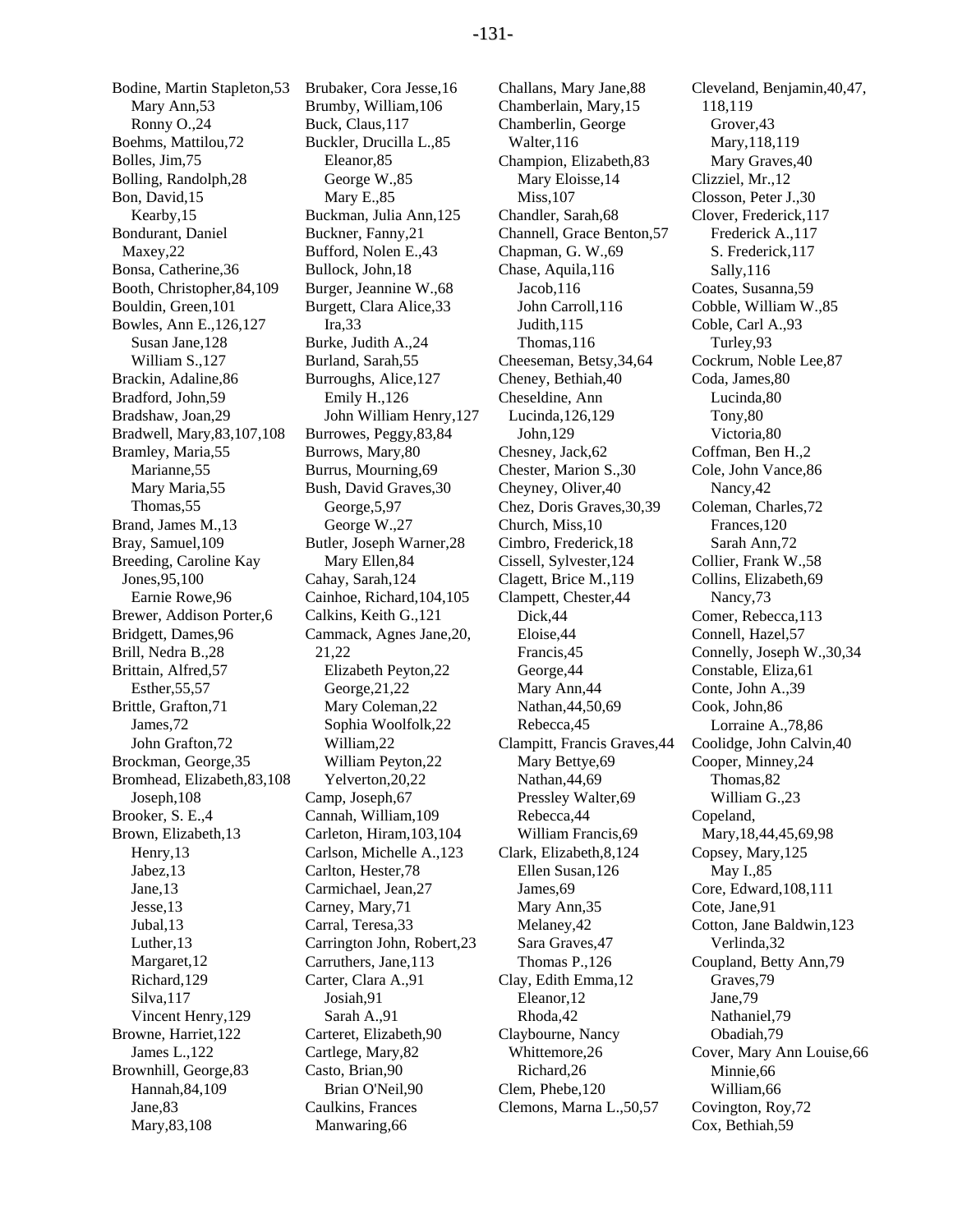Dorcas,59 Isaac,90 John,59 Philip,59 Phillip,90 Richard,104,105 William,35 Coytmore, Rowland,40 Craft, Anna,44 Renee,96 Serena Caroline,96 Craig, Christabelle Elizabeth,72 Craven, Ethel Christine,41 Craw, Charissa Joy,16 Cheryl,16 David Louis,16 Donald Henry,16 Donald Leroy,16 Janet M.,15 Lance Edward,16 Louis Henry,16 Naomi Evelyn,16 Norma,16 Norman Erastus,16 Ralph,16 Shirely Marie,16 Vernon Louis,16 Wayne Allen,16 Crawford, Claudia Pressley,84 David Porter,84 James David,84 Samuel Rion,84 Crawford-Oppenheimer, Christine,68 Crawshaw, Elizabeth,83,106 Creecy, John,71 Crenshaw, Benjamin,53 Ed,53,54 Isaac,53 John,53 Joseph,53 Nathaniel,53 Richard,53 Spottswood Dabney,75 Thomas,53,54 William,53 William Graves,75 Creswell, Richard,106 Crigbaum, George,47 Croad, Daphne,9 Crockett, Emma B.,91 George E.,91 Cropsey, Joyce M.,77,123 Croshaw, Benjamin,53,54 Elizabeth,53 Joseph,53

Katherine,96 Margaret,53 Mary,53 Noah,53 Rachel,53 Raleigh,53 Richard,53,54 Unity,53 Ursula,53 Crosthwaite, Thomas,12 Crotia, Benjamin,54 Elizabeth,54 Rachell,54 Richard,54 Crowder, Sarah Frances,84 William James,84 Crowther, Mary,34 Cudby, George,60 Cullins, Ann Rebecca,129 William Edward,129 Cullison, Ann Maria,126,128 Mary Emily,129 William Henry,128 Culpepper, Vicki McGlaun.50 Cumine, Eric,9 Henry Monsel,9 Winifred,9 Cummings, William Dennis,14 William Walter,14 Currie, Colin A.,66 Cuthbertson, Mac,80 Daley, Ellen Marie,112 Dana, Wesley Gene,23 Daniel, Pamella,99 Daniels, Ebenezer,66,67, 116 Edward,66 John,117 Lucy,117 Mary,66 Danser, Elizabeth,59 Darby, Martha Ann,84 Mattie,84 Darrow, Clifford H.,73 Mabelle C.,73 Darsie, Tada Lyons,19 Davenport, Ann,4,24,30,31, 32,46,47,48,51,52,71,78, 95,96,100,101,119,120 Davidson, Eleanor,12 George,12 Isabella,12 James,12 Jane,12 John,12

Margaret,12 Mary,12 Robert,66 William,12 Davies, Harriet,4,8 Harriot,8 Davis, Edwin Cuddin,69 Elizabeth,21 Ellsworth M.,28 Grace,72 Jennie P.,91 Mary Jane,70 Sue,47,48 Terry Hunter,70 William,35 Dawson, Adrianne,127 Benjamin M.,72 Benjamin Mackall,72 Benoni,72 George,72 Jane Marie,72 John B.,127 Joseph Benjamin,72 Narcissa Bever,72 Nicholas,72 Thomas,72 Day, Lynne E.,73 Michael J.,2 Mike,2 Deaton, William,104,105 DeKoeyer, Kathy,4 Delaney, Sarah,48,69 DeMaree, Bonnie M.,69 Dennis, Gerneva Foster,19 Dennison, Charlotte,40 Denny, Sarah,45 Denton, Andrew,42 E.,10 Edward Lee,41 Gary L.,4,41 Gary Lee,42 Megan,42 Paul,42 Stephanie I.,10 Derby, Elizabeth Susan,20 Perry Lewis,20 DeVouch, Mr.,58 Dicken, Susannah,48,69 Dickinson, Lucy Frances,95 Nathaniel,95 Susan H.,95 Digerness, Jane D.,72 Paul Ernest,72 Dimmock, Thankful,15 Dingley, Abigail,91 Dion, Margaret,80 Dixon, David,120 David W.,100

Henry Hamilton,120 James,120 Norval Wayne,120 Dole, Bob,5 Doley, Margaret S.,100 Douglas, James,42 Douglass, James,42 Dowdy, Lela Minnie,15 Doyne, Mary,72 Robert,31,72 Verlinda,90 Drake, Audrey Patricia,67 Drury, Mildred,124 Dudley, Agatha,22 Dugan, Lydia,113 Durning, Susan,43 Dussard, Bathsheba Morton,66 Charles,66 Dwyer, Gaye,65 Dyde, Vince,75 Dye, Mary Jessima,84 Easterday, Pattie,42 Eaves, Bartlett Yancey,120 David Davis,120 Graves,30,45,120 James M.,30 James Meriotte,45 Jon,45,120 William,30,45,120 Eddins, Abraham,69 Benjamin,44 Elizabeth,69 Frank,48 Franklin,48 Franklin Harvey,69 Joel,69 Lourana,48 Lourany,48 Mr.,48 Eddy, Clare,57 Edwards, Elvira Ann,22 Frank,66 Joe,114 John C.,66 Mabel Louisa,66 Mary Ann Lecretia,127 Effland, John,18 Eglesfield, Emanuel,40 Mary,40 Elefant, Stanley Harold,46 Thomasine Myers,46 Elliott, Cynthia,95 Jane B.,78,95 Ellis, Ellen,107 John,107 Olivia,19 Richard,83,106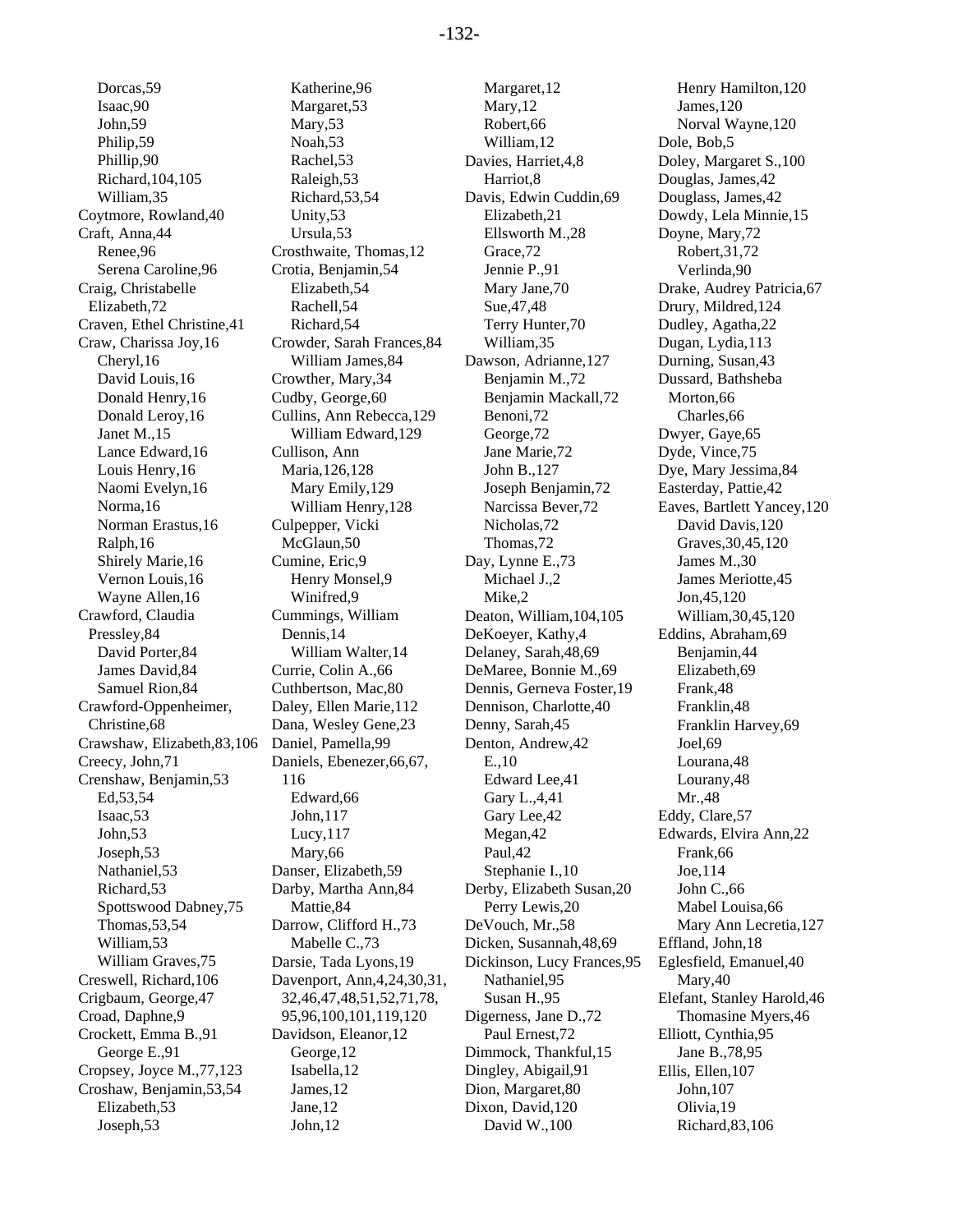William,107 Ellzey, Dora Bailey,49 Paul E.,49 Emig, Anna Maria,93 English, Henrietta,57 Hily Elizabeth,46 Erickson, Emma L.,29 Ericson, Eric,72 Margie,72 Mary,15 Swen,72 Espin, Angela,63 Ben,62,63 Ian,63 James,63 Rebecca,63 Rosemary,63 Sally,63 Evans, Ruth,72 Sandy,30 Eves, Jon,45 Ewing, William,71 William B.,46 Eyre, Anne,106,109 G.,109 Mary,82 Fahey, John,2 Fairbank, Lynn A.,90 Fairclough, Nancy,9 Farmer, Leon,72 Farnsworth, Pat,13 Farr, John Edgar,127 Martha Symphosa,127 Farrow, James Thornton,62,63 Jane,63 Malcolm Thornton,63 Peter,63 Rachel,63 Richard,63 Fay, Roberta,58 Fayen, John Philip,129 Fearn, Mr.,13 Ferrell, Donna Graves,43 Fewke, Ernest E.,102 Fewkes, Ernest L.,104 Field, Elizabeth,79 Fielding, Jane,42,70 Filgo, Lana,27 Finch, Rebecca,90 Finks, Mark,48 Mark Fisher,48 Finlay, Alexander,87 Alexander Irvine,87 Kathryn Elizabeth,87 Finney, Joan,5 Fisher, Eve,48 Fitter, Margaret E.,64

Fitzgerald, Mr.,41 Fleet, Henry,104 Flesher, Raymond Clyde,123 Fletcher, Mary,130 Flint, Cheney,40 Francis S.,40 Helen J.,40 Howard R.,40 Schuyler,40 Flora, Betty,77 Floyd, Grace,17 Tom,70 Fogleman, Peter,18 Foord, John Fredrick,87 Kathryn F.,50,86 Ford, Evelyn R.,30 Foster, C. W.,79 James,19 Sally,19 William P.,67 Fowler, Caroline Beardmore,111 Dorothy L.,30,48 Mr.,109 Rev.,111 Fox, Anne,36 Rhoda,34 Frampton, Francis,124 Francis, Bertha,33,87 James M.,87 Franklin, Abednego,40 Anne,40 Bernard,118,119 Jesse,118,119 Mary Cleveland,119 Rachel Hannah,10 Fraser, Elisabeth,72 Freeman, Miss,10 Freibott, Willietta I. N.,92 Win,92,100 French, Bennett,125 Monica,125 Fresco, Margaret J.,123 Fugate, Louise,72 Funk, Katherine Lee,72 Gaines, Sarah,69 Gainsfort, Sheila,9 Gallinger, Alexander,86 Gambles, Mary Ann,9 Mary Rebecca,9 Gardener, Caroline,110 Henry,110 Kirkman,107,110 Gardner, Alice Ann,122 Ann,96 Mary,35 Garey, George Daniel,114

Lydia Louisa,114 Sarah Lavinia,114 Garner, Elizabeth,59 Garraputo, Janet N.,100 Garside, Ellane,11 Gaskell, Pat,62 Stephen William,62,63 Gatton, Alexander,128 Eleanor,85 Laura Ann,126,128 Gaylord, Mary Marguerite, 26 Nancy Byrd,26 Richard,26 George, Mildred Hicks,22 Gibson, Martha Graves,100 Matilda,126 Sarah Ellen,129 Giles, Samuel,39 Gill, Hannah,24 Gillam, Ina Jean,42 Gillham, Joe,14 Gills, Jonathan,105 Gilpin, David Graves,71 Preston,71 Sarah Ellen,71 Gittins, Ida Coralie,9 Glatz, Roberta J.,2 Gleason, John,101,102,103 Mary,102 Gleison, John,6,102 Glover, John Joseph,22 Goatley, Sara Ann,19 Goble, Carl A.,93 Godley, Anne,19 Nancy,19 Goggins, Cynthia,29 Golding, Thomas,84 Goldsworthy, Maria Alice,35,59,60 Mary Ann,60 Samuel Heath,60 Goodall, Jean,85 Goodenough, Mary,102 Goodenow, Edmund,15 Margaret,17 Mary,6,101 Samuel,15 Thomas,6 Goodloe, R. Reams,50 Goodnow, Mary,6,102,103 Goodwin, C. Ray,28 James Coleman,101 Gordon, Marah,23 Goree, Albert Gallatin,92 Carrie,92 Catherine,92 James S.,92

John L.,92 Lewis T.,92 Martha,92 Milton,92,93 Susan,92 William Rice,92 Goshen, Elizabeth,68 Gottwald, Arthur Pratt,2 Graff, Johann Sebastian, 17,77,85 John,92 John Michael,92,93 Graham, Peggy,69 Grant, Margery Brewster,5 Robert W.,5 Sarah Elizabeth,5 Sarah Lucile,5 W. Brewer,5 Grave, Jane,59,60 Joseph,12 Maria,59,60 Mary,12,60 Mary Ann,59,60 Sarah,60 Stephen,60 Uriah,59 William,12,60,79 Graves, Aamous,39 Aaron,15,40 Aaron T.,77 Abraham,30,51,78,91, 100 Ada Mary,66 Adam,70 Alabama,93 Albert,33,80 Albert Ewing,72 Albert Gallatin,93 Albert J.,69 Albert Jackson,4 Albert L.,85 Alexander,44 Alexander Moab,113 Alfred,52,91 Alice,16,79 Alice May,26 Aline Harris,71 Allen W.,30,45 Amanda LeAnn,88 Amanda M.,58 Amelia,58 Amos,5,39 Andrew,43 Andrew Basil,72 Andrew Carney,71 Andrew Jefferson,115 Andrew Joseph,71 Andrew Michael,72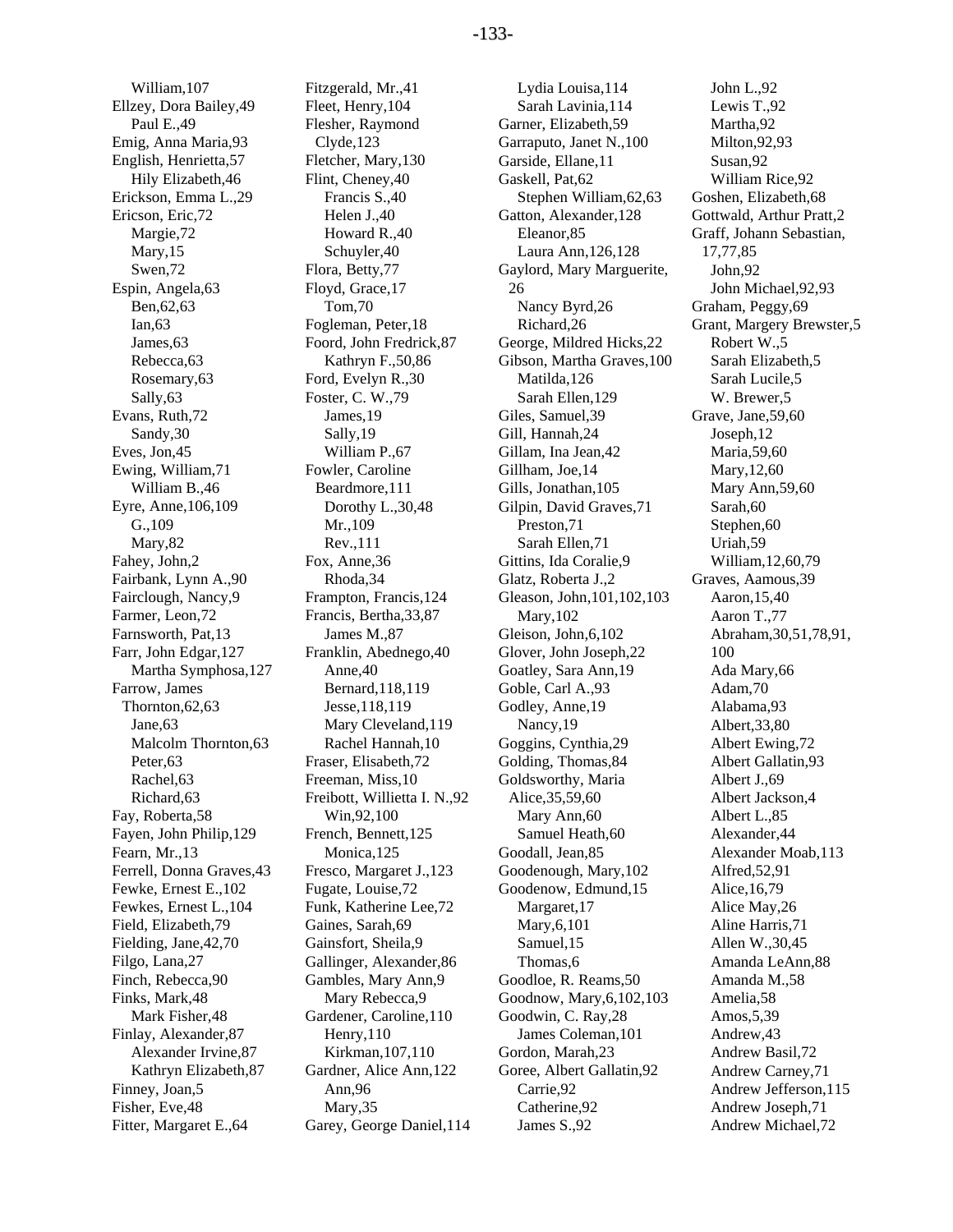Andrew Tibbals,57 Andrew Wanston,35 Anita,112 Ann,22,23,32,46,48,64, 65,69,71,78,79,95,100, 105,120 Ann E.,85 Ann Elizabeth,126,128 Anna,22,46,90,130 Anne,70,96,100 Annie,41,79,80,115,127 Annie Lee,72 Annie Lou,72 Annis,116 Ansel,116,117 Anthony,92,93 Arlie May,116,117 Arson Raleigh,33,87 Arson Rolla,33,87 Arthur,43,51 Arthur Eno,79,80 Asa Walker,69 Ashby,100 Asher,39 Aubrey,41 Audrey,85 Augustus Adolphus,54 Austin,6 Avery A.,44 Azariah,30 Bachelor,42 Banks,72 Banner,85 Barbara,93 Bartlett,42,47 Bartlett O.,48,52 Barzillai,47,118,119,120 Bathsheba,66 Bathshua,66 Beamon,101 Beatrice,55 Beaty,72 Belinda,116 Benjamin,31,38,43,51, 61,62,69,92,116 Bennett Adlard,88 Bernard,95 Bess,80 Betsey,90 Betsy,61 Betty,72 Betty Lynn,26 Beverly,42 Bill,2,4,5,112 Bob,17,49 Boston,17,18 Bud,25 Calvin,16,86

Carl H.,15 Catherine,22,30,46,92, 93,113 Catherine E.,77 Catherine Elizabeth,72 Catherine P.,128 Cealey,24 Cecil,16 Celia,24,115 Chandler,67 Charles,16,60,64,66 Charles Alexander,72 Charles B.,43 Charles C.,33 Charles David,33 Charles Evans,72 Charles Henry,101 Charles James,64 Charles Jason,92 Charles L.,12 Charles Newton,15,16 Charles Streck,72 Charles Tandy,51 Charles Tecumseh Albert,78 Charles Weaver,122 Charlie,85 Charlotte,114 Charlotte Elizabeth,114 Cheryl Lynn,88 Chester H.,50 Christine,71 Cinthia,95 Claiborne,51,93 Clara,4,29,32 Clara Ione,14 Clark,78,86 Clinton,85 Connie,26 Conrad,92 Crystal Marie,88 Curly J.,18 Curly Jack,18 Cynthia,52 D. C.,23 D. Trina,78 Daisy Anna,33 Dama Marguerite,33 Damarius,79 Dan,14 Dan Charles,14 Dan Wesley,14 Dana,8 Daniel,4,18,20,51 David,2,22,31,32,46,47, 67,71,78,80,112,115,116, 118 David A.,49,50

David Lanier,30 David S.,22 David W.,112 Della,85 Dennis L.,78,86 Dennis Leland,33,88 Donald A.,5 Donald E.,123 Donald W.,30,50 Dorcas,15,59,90 Doris M.,77 Dorothy,124 Dorothy Alice,80 Dorothy Kate,72 Douglas M.,30 Downing Warner,115 Drucilla L.,85 Earl J.,58 Easom,101 Eatith Ellen,115 Ebenezer,91 Ebenezer George,115 Edith Constant,65 Edith Ellen,115 Graves, Edmond Pennington,46 Edmund,48,101 Edmund P.,46,72 Edmund Pennington,71, 78 Edna Margaret,8 Edward,58,129 Edward Clarence,14 Edward Henry,9 Edward Joseph,15 Edward L.,15 Edward Marion,95 Edward Maximillian,54 Edward Young,52 Edwin Talcott,91,92 Eleanor,4,24,113,116 Eleazer,67 Elijah,27,69 Elisabeth,16 Elisha,117 Eliza,48,60 Eliza Jane,92,93 Elizabeth,10,29,30,31,32, 34,35,43,48,51,60,61,64, 69,70,71,78,79,90,91,92, 93,118,125 Elizabeth Ann,57 Elizabeth Bramley,57 Elizabeth M. W.,20 Elizabeth Vincent,115 Elizabeth W.,95 Elizur,39 Ella W.,30

Ellen,34,64 Ellen Louise,87 Ellsbury,52 Elmer Cornelius,92 Emerson M.,117 Emma,47,80 Emma C.,95 Ethel,80,112 Ethel Mary,10 F. M.,99 F. Vernon,85 Faison,100 Ferdinand,31,33 Ferdinand Streck,71 Fleming,48 Florence Mae,34 Florence Matilda,33 Florence O.,86 Frances,23,35,65,66,104, 130 Frances Laura,53 Frances Williams,47 Francis,4,19,21,22,23,29, 31,32,44,45,46,51,65,69, 70,75,78,101,104,105, 106,123 Francis Madison,99 Francis V.,85 Frank Shapland,114 Frank W.,55,57 Fred,72 Fred Richmond,72 Frederick Augustus,94 Frederick O.,30 Frederick Stump,72 Frederick Waldon,91 Freeman,67 Gamaliel,15 George,3,27,28,29,30,31, 39,44,49,58,67,69,74,78, 79,80,91,112,113 George Granville,86 George Hudson,35 George M.,26 George W.,57,58,69,85, 113 George William,51,69 Georgia Davenport,5 Gerald E.,4,15 Gilbert,80 Granville H.,86 Gustavus Henry,72 H. Frank,3 H. Rice,77 H. T. N.,77 H. W.,25 Hannah,10,60,65,78 Hardenia M. L.,95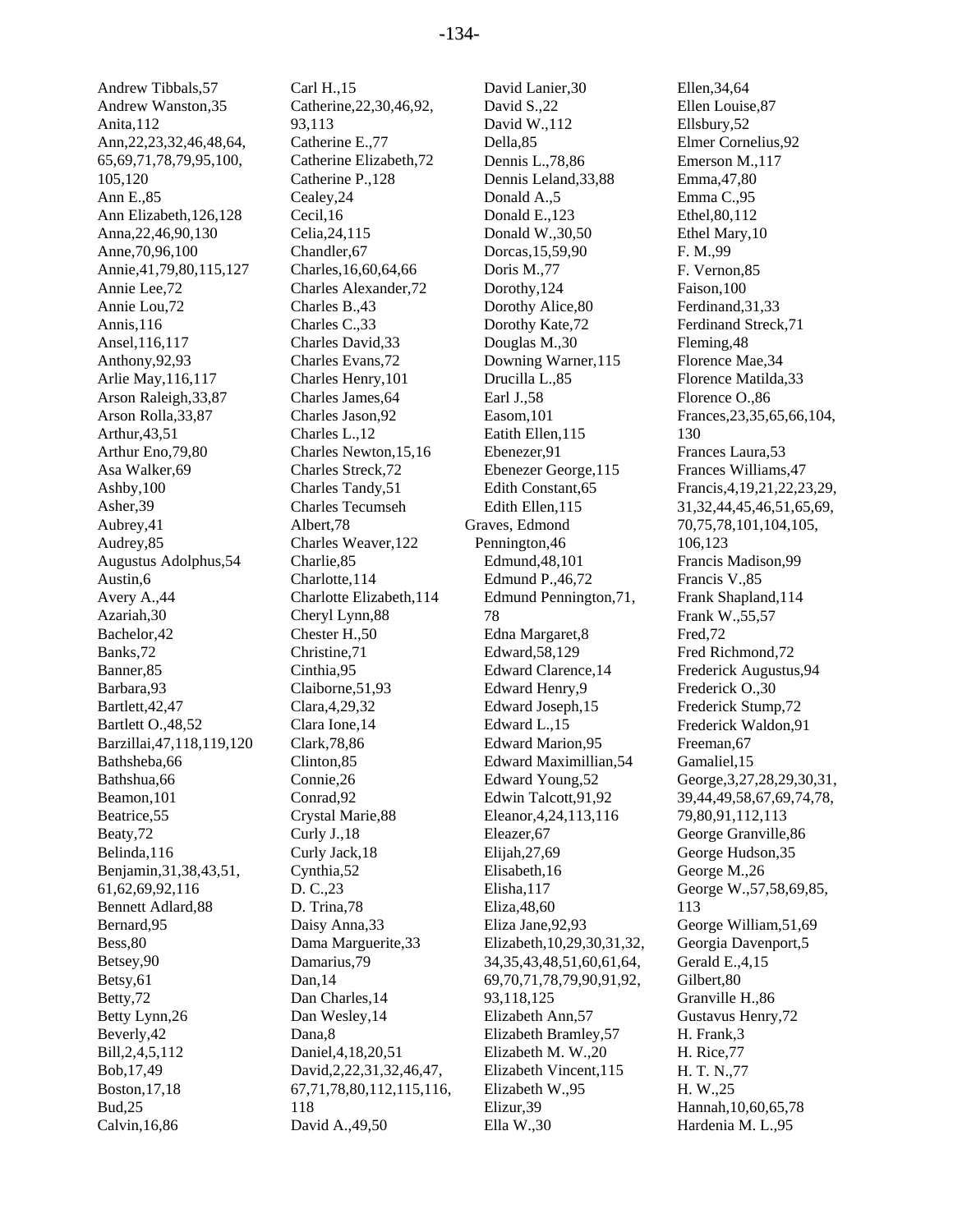Hardy,44 Harold,13 Harriet,52 Hawes,71,78 Helen,16 Helen Simpson,122 Henderson,45 Henry,15,27,60,80,88, 112 Henry Bartlett,47,48,53 Henry Martin,115 Henry White,4,20,27,31, 51 Herbert V.,95 Hiram,24,91,116 Hiram S.,13,14 Holly Key,13 Horace,38 Humphrey,79 Humphry,79 Hunter Lee,77 Ida,5,80 Ida Mae,7 Ida V.,85 Ira,91 Isaac,15,18,51,68,75,101 Israel,15 J. Elmer,85 Jack,1,14 Jackie,85 Jacob,4,8,17,18,22,41,43, 47,116 James,11,18,22,28,30,31, 40,43,44,45,50,55,58,60, 65,68,69,69,72,73,80,98, 101,116 James A.,2,51 James Addison,2 James B.,32 James C.,28 James H.,24 James Henry,72 James Porterfield,43 James Richard,51 James Rison,127 James Robert,20 James S.,122 James T.,32,47,125 James W.,30 Jane,22,27,28,31,46,60, 69,79 Jason,1,92 Jasper,44 Jay P.,2 Jedediah,92 Jefferson,30,46,71 Jeffrey,70 Jemima,35

Jenny Threse,95 Jerry,72 Jerry L.,30 Jesse,18,68,86 Jesse C.,85 Jesse Franklin,118,119 Jessie,60 Jessie Leland,33,87 Jessie May,58 Joanna,67,86 Joe,85 Joel,15,69 John,1,2,4,8,9,10,15,17, 18,20,22,23,24,27,28,29, 30,31,32,33,38,42,43,46, 47,48,50,51,55,58,60,64, 66,67,69,70,71,73,75,77, 78,79,80,85,91,92,93,95, 96,100,101,112,113,116, 117,118,119,120,122, 123 John Alexander,27 John Arthur,80 John B.,95 John C.,51 John Card,46,103 John Cartwright,9 John D.,92,93,113 John E.,85 John Edward,9,95 John Henry,71 John Herndon,30,47 John Jacob,92,93 John James,2 John Kelley,71 John Kerr,47 John Lawrence,99 John M.,30,46,71,72 John McAlister,72 John Michael,92,93 John Paul,112 John R.,17 John Sage,14 John Spotswood,75 John Temple,43 John Thaddeus,14 John Thomas,72 John Truman,128 John W.,19,78,85,86 John Wesley,115 John William,6 Jonah,92 Jonathan,6,68,92,116, 117 Joseph,4,6,8,20,40,41,47, 48,51,52,66,71,78,79,80, 91,100,101,102,103,116, 118,119,120

Joseph Alton,72 Joseph D.,40 Joseph Lamar,30 Joseph M.,5 Josephine,86 Joshua,52,123,124 Josiah,78,90,113 Judith,80,116 Judith Ann,57 Judy Elaine,72 Julia,8 Karen Beth,72 Kate,80 Katherine,51,105 Kathern,85 Kathlyn Cato,99 Katie,92,93 Katie L.,99 Graves, Kelly Diane,26 Ken,21 Kenneth Allan,30 Kenneth B.,43 Kenneth V.,2,4,29,49,77 Kenneth Vance,103,104 Keziah,44 Lafayette,85 Lana Gay,30 Larry L.,27 LaVerne,77 Lavinia Louisa A.,114 Lelah,24 Lemuel,4,28,116,117 Leon,90 Leonard,23 Leonard Henry,101 Lessie Lucille Helena,14 Levias,116 Levrias,116 Lewis,32,47,50,101,112, 113 Lewis Holladay,51,75 Lewis William,51 Lillian E.,14 Lillian Victoria,8 Linda,5 Lindley,13,51,52 Liz,69 Liza,32,69,70 Lois,32 Lois Marie,14 Lorraine,14 Lou Ella,95 Louisa,16,32,51,68 Louise,72,101,112,113 Luca,31 Lucelia Permelia,115 Lucinda,116 Lucius,15

Lucy,22,79,80 Lydia,69 Lydia Caroline,72 Lydia May Mary,114 Lydia O.,39 Lynn,100 Lyseney,69 M. C.,14 Mabel,14 Mae,33 Mamie,20 Margaret Elizabeth,126,127 Margaret Faye,72 Margaret V.,85 Maria,124 Maria Jane,86 Maria Marcella,114 Marie,16 Marietta,95 Marion,16 Mark,34,51,91,100 Marlo L. A.,16 Martha,8,18,52,61,69,71, 90 Martha E.,85 Martha F.,69 Martha Janett,86 Marvin,100 Marvin Heath,51 Mary,19,22,35,40,46,47, 60,65,66,67,69,70,79,80, 85,90,101,102,113,116, 118,119,120,124 Mary Alice,71 Mary Ann,72,125 Mary Ann C.,46,71 Mary Cloud,51 Mary E.,85 Mary Elizabeth,9,35,115 Mary Ellen,69,85 Mary English,57 Mary Jane,14,126,128 Mary Jo,77 Mary Louisa,57 Mary Louise,86,87 Mary M.,92 Mary Marshall,47 Mary Samuel,20 Matilda J.,69 Matt,99 Matthew,66,67,70 Mattie Lou,72 McKendry,14 Michael,16,43,80 Michael R.,30 Mildred,72 Millie,58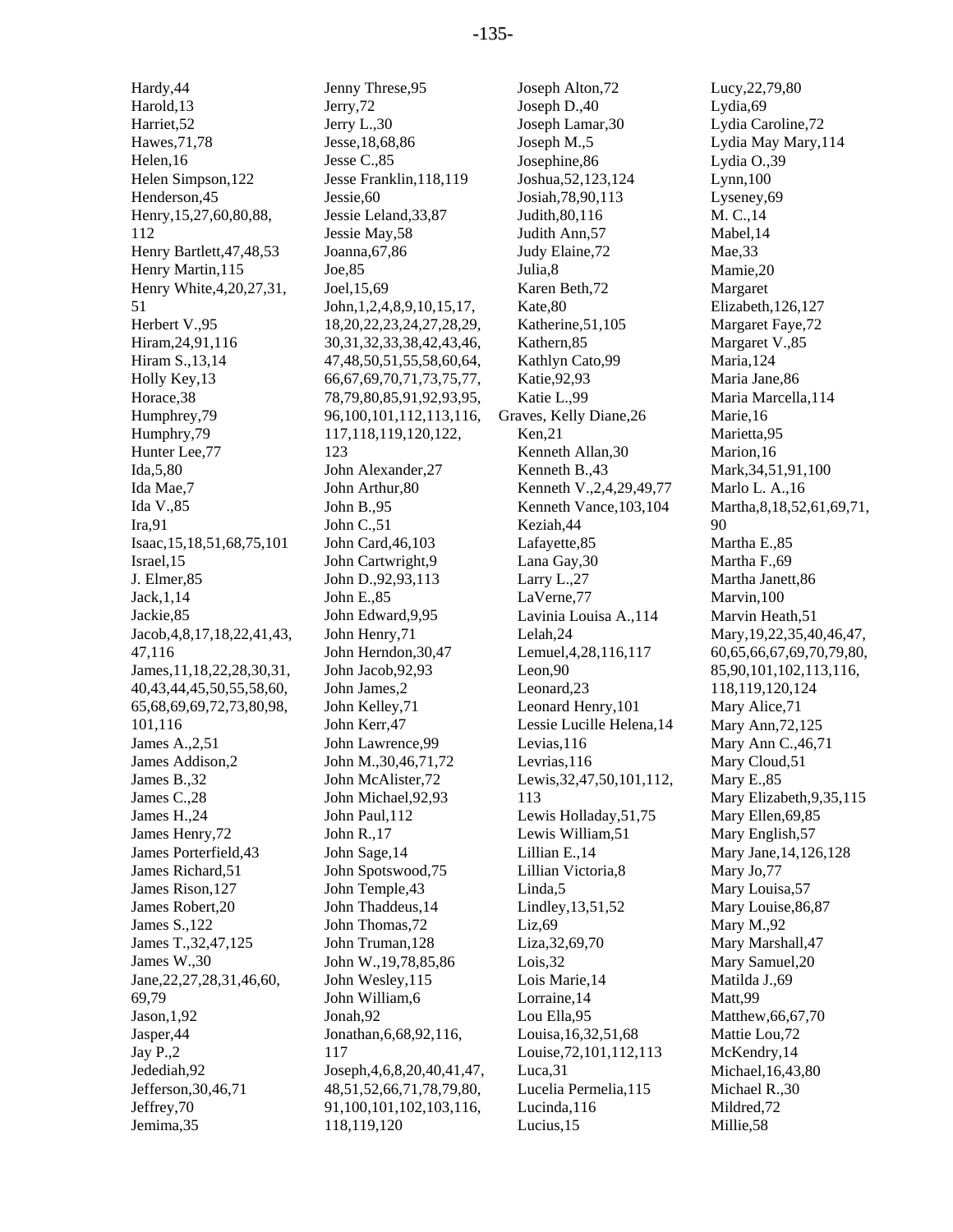Milton S.,47 Minerva,86 Mirra Arsella,115 Morgan,30 Morrison,31 Moses,52 Moses Wales,15 Myron,90,91 Myron S.,91 Nancy,19,47,70,95,101, 120 Nancy Ann,42,44 Nancy Kathleen,72 Nancy Whittemore,26 Napoleon T.,47 Nathaniel,15,52,91,118 Nellie,14,43,113 Nellie P.,85 Nelson,91 Nettie,16 Nicola,80 Noah,42 Noble,39 Nora,41 Norris Sidney,19 Olive,80,116 Ollie A.,23 Orville Kenneth,87 Oscar William,87 Osmer D.,14 Otis Paul,31 Owen Rachel,94 Pamelia Frances,15 Paul D.,34 Paul Gordon,99 Paul J.,85 Perle A.,34 Pete,14 Peter,46,47,79,80,91 Peyton,20,21,22,46,68, 123 Peyton Starn,22 Philip Marshall,72 Philip Ray,71 Philo Stacy,16 Phineas,8,90 Phoebe,6 Phyla Jeanette,16 Phylo Stacy,16 Polly,116 Porter,90 Porter S.,91 Preston Jackson,4,51 Prudence,52 Puss,92,93 R. F.,23 Rachael A.,85 Rachel,18,52,79

Ralph,4,20,27,30,31,48, 51,53,58,71,113 Raymond,86 Raymond V.,30 Rebecca,6,15,40,60 Rebecca J.,77 Rice,31,51,93 Richard,6,19,23,30,31, 35,42,46,48,50,58,60,65, 70,71,80,106,113,129, 130 Richard B.,29 Richard C.,31 Richard Croshaw,30,48 Richard Percival,77 Richard Stanford,27 Richard T.,101 Robert,3,9,19,23,24,28, 30,50,51,65,70,76,80,93 Robert Avery,69 Robert E.,30 Robert Garnett,101 Robert Quarton Wilkinson,55 Robert Russell,78 Robert W.,17,47,49 Ron F.,90 Rosalie,85 Rose Lee,85 Roswell,39 Roy William,34 Ruby,85 Rufus John,94 Rufus Winton,94 Russell T.,73 Ruth,91,115 Ruth M.,15 Rutherford,15 S. Porter,91 Sadie Scott,41 Sallie,42,92,93 Sallie F.,47 Sally,19,23,38,39,100, 116,117 Sammie Gresham,100 Samuel,2,3,6,13,22,27, 28,30,31,39,42,43,51,52, 66,68,91,100,101,112, 117,120,122,124 Samuel H.,58,118 Samuel J.,60 Samuel Porter,90,91 Samuel W.,26 Sarah,10,19,23,27,38,39, 42,58,60,65,68,69,70,77, 80,85,93,101,116,124 Sarah A<sub>.</sub>47 Sarah Ann,46,88

Sarah Hannah,8 Sarah J.,2 Sarah Jane,38 Sarah Selinda,6 Sena Lucretia,115 Sereno W.,39 Shapland Valentine,114 Shirley,78 Shirley A.,78 Sidney,69 Silas,90 Solomon,20,46,100,118, 119,120 Spellman,68 Graves, Stanley Owen,94 Stephen,44,60 Stephen Dana,57 Sukie,85 Susan,2,60,79,80 Susan D.,85 Susan Louise,49 Susan Lynn,92 Susanna,19,96,100 Susannah,2,19,31,44,45,5 0,69,70 Sylvester,101,115 Sylvia,116 Thomas,1,2,3,4,5,10,15, 19,20,21,23,24,25,26,28, 29,30,31,32,39,40,43,44, 45,46,47,48,49,50,51,52, 53,54,55,58,60,61,65,66, 68,69,70,71,72,73,74,75, 77,78,79,82,90,91,93,94, 95,96,99,100,101,103, 104,105,106,113,114, 115,117,118,119,120, 122,123,129 Thomas A.,55,92 Thomas Alex Harris,72 Thomas Alexander,72 Thomas Arthur,99 Thomas Ashley,55,57 Thomas Bayse France, 115 Thomas Daniel,92 Thomas E.,85 Thomas Edgar,100 Thomas F.,101,115 Thomas France,115 Thomas J.,112 Thomas Little,32 Thomas M.,44 Thomas N.,32 Thomas North,54 Thomas W.,30 Thompson W.,84,85 Thompson William,85

Thurry Ann,115 Timothy,80 Tommy,85 Ursula,24 Usley Jane,24 Valence Marie,72 Verlinda,30,31,45,51,70, 72,90,105 Virginia,20 Virginia Helen,71 W. Douglas,85 W. George,85 Walter Alan,49 Ward,86 Warner,16,115 Warren,115 Warren Kirkland,30 Washington,22 Webster,16 Wesley,16,112,113 Wiley,95 Willard,16 William,4,8,9,10,17,18, 19,20,20,21,22,23,24,25, 29,33,34,38,43,44,46,47, 50,51,59,60,64,68,69,70, 77,78,79,85,91,93,100, 101,112,113,113,114, 116,118,123 William A.,58 William Alexander,65 William B.,2,86 William Crenshaw,75 William Eldridge,8 William H.,15,47,95 William H. C.,95 William Hawes,71,72 William Henry,4,15,53 William Hughes,84,85 William James,22 William John,84,85 William L.,98,99 William Lane,53 William Liles,44 William M.,85,112 William Middleton,42, 112 William Preston,4 William R.,78,86 William Rolla,33,86 William S.,44 William Sidney,20 William T.,120 William Thomas,32,47, 85 William Thomas Cartwright,9 William Valentine,114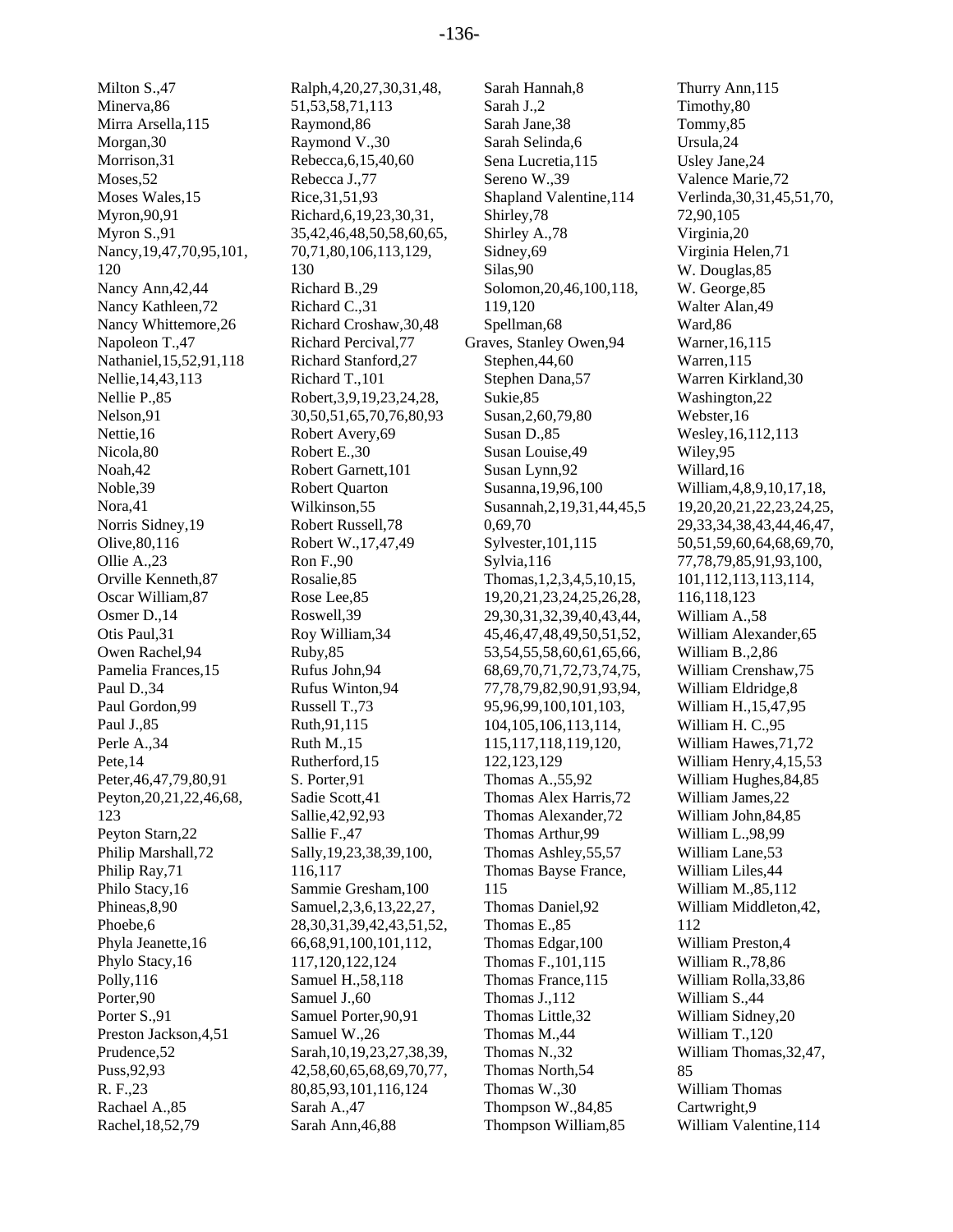William W.,51 Willis,16,113 Willis Stockton,31 Winnie,90 Winnifred,75 Zachariah,113 Graves-Edwards, Joan Cavaness,58 Gray, Katherine,40 Parnel,40 Susannah,40 Thomas,40 Greaves, Abraham Reynolds,35 Ada,89 Addie,36 Alban,59 Alexander,84,107 Alexander Barker,108 Alexander Benjamin,108 Alexander Ryrie,9 Alfred,108 Althea Mabel,62,63 Ann,35,82,88,108 Anne,36,82,109 Arabella,108 Atkinson,12 Austin,6,37 Benjamin,83,88,106,107, 108 Bennet,109 Betty,106 Bill,77 Brian,35,36 Cammilla,36 Caroline,35,84,109 Catherine,55,82,84 Catherine Bageshaw,35 Champion,107 Charles,82,83,84,106, 107,108,109,110 Charles Caesar,108 Charles James,64 Charlotte,35,107,109, 110,111 Christopher,82,83,84, 106,107,108 Clement,84 Cyril Abdy,111 Cyril Rupert,62 Daniel,82,88 Doris Edith,62,63 Ebenezer,108 Edward,36,108 Edward Joy,110 Eileen,89 Eliza,10,108

Elizabeth,12,13,36,37,82, 83,84,89,107,108,109, 110,111 Emily,65,89 Emily Kate,89 Emmanuel,88 Ernest,36 Ethel,89 Eva,36 Evelyn,110 Frances,83,89,110 Francis,9,36 Frank,9 Frederic,89 Frederick,84,89,109,111 Gabriel,36 Geoffrey,90 Geoffrey Michael,62,63 Geoffrey Norman,36 George,36,65,83,89,107, 108,110 George Agrippa,108 George Cheney,35 Hannah,106,107 Hannah Ramskill,55 Harriet,110 Harry,89 Harry Thomas,89 Helen,82 Henry,40,84,109,111 Henry Addington,108 Hugh,107,110 Humfrey,79 Humphrey,79 Humphrey Isaac,26,31 Isaac,10 J. P.,107 J. Steve,9 Jack,63,89 James,34,35,59,89 James Josiah,108 Jane,35,36 Jane Lomas,110 Janet,36 Jenny,62,63 Jesse,13 Joanna,83 John,9,12,13,30,34,36, 40,55,74,82,83,86,89, 106,107,108,109,110, 112,123,125 John Green,108 John James,89 John Ryrie,9 John William,62 Jonathan,82 Joseph,9,13,36,66,83,84, 106,108,111

Josephine,111 Kate,36,89 Katherine,36 L. F.,77,82,123 Loutia,36 Lucy,89 Maria,84,109 Martha,36,107 Martha Ann,60 Martha Anne,110 Martha Radford,111 Greaves, Mary,13,36,82,83, 88,89,106,107,108,109, 110,111 Mary Anne,107,108,110 Mary Bromhead,108 Mary C.,36 Mary Ellen,12 Mary Lomas,110,111 Meg<sub>,63</sub> Muriel,62 Pat,63 Patricia,36,62,63 Pierrepoint,107,110 Rachel,83,106,107 Rebecca,60,108 Rebecca Chambers,35 Reuben J.,36 Richard,35,107,110,111 Richard P.,36 Robert,12,110 Ronald,9 Ruth,107,111 Sabina,89 Samuel,13,36,37,82,108, 111 Sarah,36,37,64,82,83,89, 107,110 Sarah Anne,111 Sarah Gardener,110 Solomon,65,89 Solomon George,89 Sophia,110 Stephen,89 Susan Jane,63 Susanna,84,109 Thomas,4,12,13,36,37, 59,65,83,88,107,109,110, 111,112 Thomas Albert,59 Thomas Guy,59 Titus,36 Ursula,36 Vashti,36 Walker R.,51,59 Walker Radford,59

William,9,13,34,35,36, 51,55,59,60,74,82,83,84, 89,106,107,108,110,123 William Harold,62,63 William Rodie,9 Green, Alfred Henry,90 Almina,90 Anne,83,108 Eva,89 Jane,34 Martin,88 Sam,114 William,34 Greene, Lucinda,7 Greenup, Benjamin Franklin,8 Leroy Frank,8 Greer, Elisha,22 John D.,51 Gregg, Mary,20,21,25,27,94 Gregory, Larry,27 William,27 Greve, Agnes,60 Greves, Ferdinand,33 Grieves, Barny,8 John,6 Griffin, Mary,15 R. O.,65 Grigg, B.,18 Grogan, Martha E.,69 Grose, Elizabeth,114 Groves, Richard,106 Grune, Lucinda,7 Guest, Elizabeth,36 Gunn, Thomas,19 Gunter, Albert H.,115 Gustafson, Thomas Alton,57 Tomothy Brittain,57 Guth, Barbara,42 Guy, Andrew Jackson,86 Josephine Irene,126 Mary Ann,127 William B.,126 Guyot, Henry,117 Hadley, Alice Mabel,38 Arnold Edward,38 Elizabeth Ann,38 George Edward,38 Halena,38 Ira Lawrence,38 James Herschel,38 Joseph James,24 Mary Owen,24 Nellie Gertrude,38 Philip,37,38 Sarah Jane,38 Haggard, Harriet,130 Hains, Virginia G.,3,77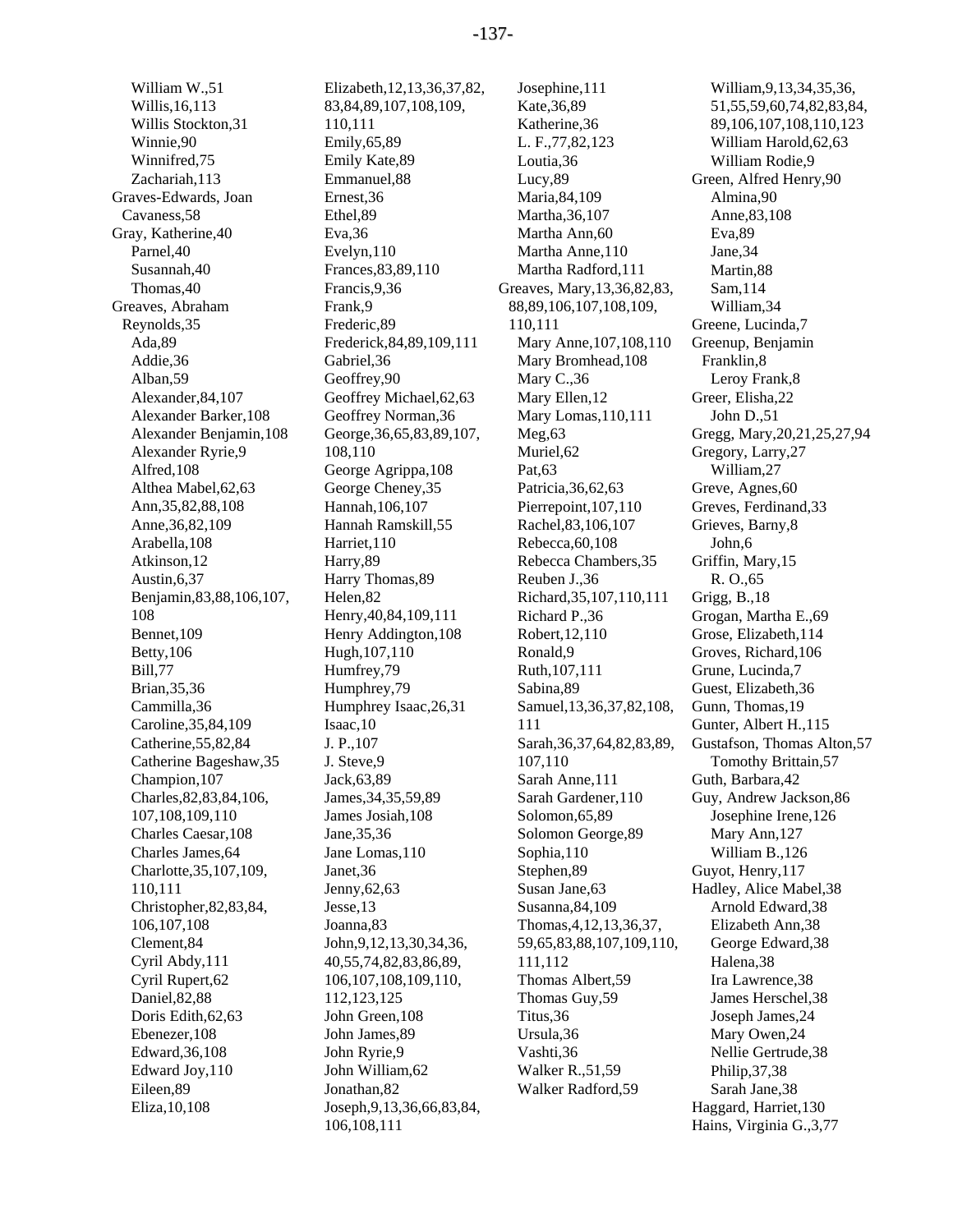Hall, Ann,130 Catherine,130 Daniel,130 Eliza,130 Elizabeth,130 Franklin,130 George,83,130 Harmon,90 Hemon,90 Henry,130 Jenie,130 John,48,130 John R.,129 John Richard,130 Little Johnnie,130 Little Mary,130 Mary,130 Mr.,84 Peter A.,9 Robert,130 Sarah Jane,126 Shirley Donelda Isabel,32 Haynes, Wilma F.,38 William,130 Hallam, Mary,36 Hambrick, Diana,94 Hamby, Roy,72 Hammerston, John,84 Hammerton, Catherine,109 Elizabeth,109 Grace,109 Henry,109 John,109 Joseph,109 Hampton, T. L.,95 Hanby, Henry Earl,20 John Wiley,20 Joseph Harden,20 Margaret Mahala,20 Walter James,20 Winnie Virginia,20 Hancock, Audrey,95 David E.,95 Isabella,120 John,78,95,100,120 Milly,43 William,95 Hanson, Sarah,113 Harden, Mary Ann,84 Harle, Marion,89 Harrington, Alva,5 Edla,5 Maude,5 Mr.,115 Theron,5 Harris, Celia D.,51 George,94 Graves,94 James,64

Jennie Lisbeth,71 Ralph,94 William,93,94 Harrison, Ellender,44 Thomas,82 Harriss, Elizabeth,35 Hart, Bert Blanche,72 John,96 Miss,96 Harvey, John Rufus,20 Margery,28,42 Mary Elizabeth,20 Hathaway, Anne,76 Hawkins, Hardress,18 Hawley, Joseph Nelson,32 Ruby,32 Hayden, Allie,126 Althea,126 Mary,124 Susanna,125 William,125 Hayward, Hannah,40 Hazel, Anna A.,127 Heaberlin, Raymond Dale,27 Heard, Susan Rebecca,127 Heiberg, Christine G.,12 Helton, Paul E.,43 Hendricks, Marian Faye Graves,4 Henthorn, James,64 Herrett, Matthew,59 William,59 Herring, Bathshua,66 Hersey, Samuel,87 Victoria Adelaide Emma,87 Heywood, W. S.,103 William Sweetzer,15 Hides, Katherine,36 Higginbotham, Aaron,4,29, 32 Benjamin,29,78 Hill, Hannah,109,111 Jane,36 Hinsley, Susanna,55 Ho, Yvonne,9 Hobbs, Ella Thompson,30 Hodges, Elizabeth C.,86 Martha T.,86 Hoff, Cora Graves,78,86 Mary Ellen Finlay,86 Hogendoubler, Mr.,58 Holladay, Jemima,75 Holland, Mary,70 Holliday, Mr.,89 Holloday, Henry,18

Holloway, Agness,47 Charles,47 Mr.,89 Holman, Winifrerd Lovering,104 Holmes, Betty,107 Frank,80 Margery,80 Robert,79,80 William,83,107 Holt, Joshua,18 M.,18 Nichs,17 Hoogewind, Lonna,116 Lonna Smith,117 Hopkins, Bennie Richard,7 Ida May,7 Jerden Richard,7 John Lewis,7 Richard James,7 Horn, J.,109 Horton, Charles H.,33 Helen,33 Hose, Garnett Graves,51 Hoskins, Martha,45 House, Mildred E.,16 Howard, Aubrey Pearman,41 Barbara,41 David L.,41 Ethel May,41,42 Evelyn,41 Fred E.,41 George D.,41 Grace Louise,41 Henry,10 James Franklin,41 James Fred,41 Lloyd T.,41 Marie,41 Martha,10 Mary Estelle,41 Maryrose Holderman,27 Pearl Ruth,41 Peggy,41 Howe, Miss,106 Hubbard, Henry H.,86 Narcissus,33,78,86 Hudson, Anne,35 John,35 Hughes, Mary Ann Margaret Harriet,42 Hull, Dorcas,90 Phoebe,2,6 Hulse, Marvin L.,49 Polly,49 Humber, John,38 Sheila,38

Hume, William,69 Humphrey, Sandra Rennick,37,38 Hunt, Lois,38 Sarah,113 Hurd, Sarah,37 William,37 William Greaves,37 Hurt, Nancy B.,22 Hutchinson, Mehitable,52 Robert,105 Ibbotson, Edward,109 George,109 Joseph,82 Mary,109 Mr.,84 Sarah,109 Thomas,109 William,109 Inscoe, Jacqueline M.,30 Irons, J. Russell,31 Irving, James Elliott,86 Jack, Colby,18 Jackson, John,70 Mary,34,64 Jacobus, Rosetta A.,51,123 Jahncke, Elizabeth R.,18 Jarboe, Ann,127 Jarvis, Emily,64 Jefferd, Fraunces,104 Jefferson, A. G.,43 Thomas B.,22 Jeffords, Francis,105 Jendur, Charlotte,108 Henry,108 Joshua,108 Jenings, Edmund,25 Jenkins, Addie,85 Augustus,85 Benjamin Abraham,68 Joseph,85 May I.,85 Miss,109 Philip,68 Rosalie,85 Jennings, Edmund,54 Johannessen, Anna Hasine,67 Johnson, Carol Ann,31 Frances,36 Noah A.,14 Jones, Ann,61 Caroline Kay,96 George,130 Ira Philander,96 Isaiah,96 Joshua,61 Martha Ann,20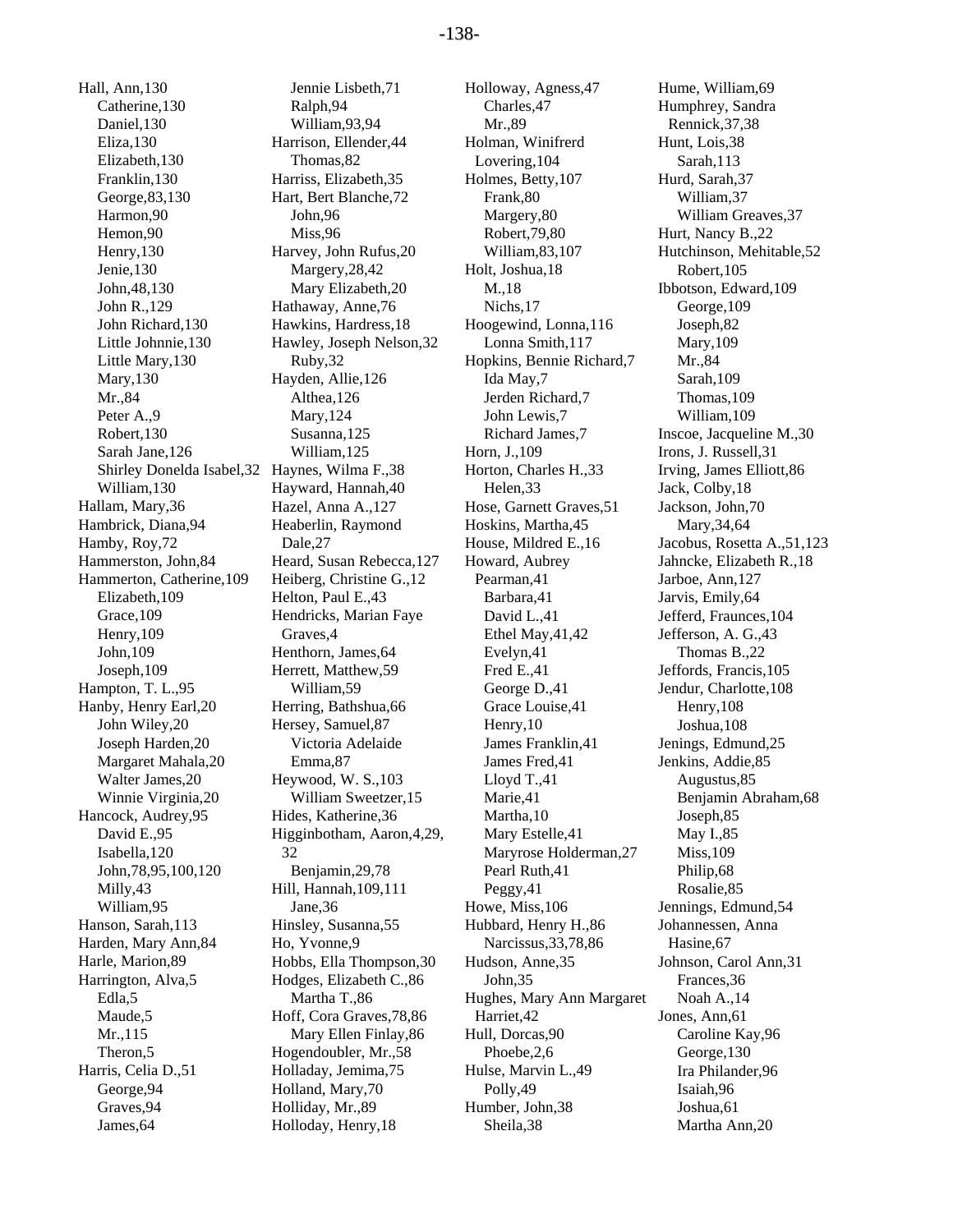Mason,23,104 Philip Francis,96 Pierce,23 Rice,53,54 Richard,61 William Saluda,96 Jordan, David,92 Lynn Graves,51,91 Jubb, Betsy Jane,79,80 Jupp, Herbert,10 Kahler, Mary,67 Peggy<sub>,67</sub> Kamman, Valerie Warner,28 Kardos, Carolyn,26 Gary Alan,26 Seth Robert,26 Kauffman, Thelma S.,58 Kearby, D. D.,15 Frances,15 Kelly, Laura,41 Kelson, Juanita Elizabeth,8 Kennedy, Maggie,86 Margaret,86 Wesley,86 Kenner, Richard,25 Kerly, Jeremy,11 Kerr, Beatrice,31,58,68 Harold Graham,59 Kesler, Richard W.,25,46, 104 Kilfoy, John,9 Killgore, Roy E.,27,31 Killingworth, William,80 Killion, Frances Letittia,95 Kimball, Merle,118 Kimbrough, Frances Estelle,24 Henry Chambers,24 John,24 Marshall Bruce,24 Thomas,4,24 King, Alan,5 Edna M.,28 Jane,59 Kathryn Lucile,5 Larry L.,27 Kinney, Joseph,68 Mary Leonard,68 Kinton, R. J.,31 Kirlew, Joseph,65 Kirtley, Sarah,69 Knapton, Lee David,63 Kritzler, Anna,130 Kroum, Herman Joseph,33 Russell,33 Kummer, Linda J.,123 Lacy, Samuel B.,95 Lambert, John P.,31

Landon, Vella Wilhelmina,7 Litherland, Ann,36 William H.,7 William Thomas,7 Lane, Frances,48 Langran, Ann,65 Caroline P.,65 Catharine,65 Joseph,65 Larkin, John,22 Larrison, Annie,20 Laser, Margaret Ericson,78 Margie Ericson,71 Latimer, Nancy Ann,59 Lawrence, Frances Scott,75 Mary,19 Lay, Donald McLeod,57 John Thomas,57 Marcia Ann,57 Richard Brittain,57 Robert McLeod,57 Lea, Isabella,119,120 Leach, Martha,59 Leaning, Amelia,62 Emily,62 Evelyn,62 Jack,62 Joseph,62 Louis,62 Mabel,62 Maud,62 Leavenworth, Naneen,51 Leavitt, Emily Wilder,103, 104 LeClair, Mary Elizabeth,54 Ledingham, George,11 Ledome, Aaron,65 Lee, Willie L. Catherine,128 Leek, Ann,89 LeGrand, Ann,24 Leiserson, Jean O.,26 Leland, Sophia,116,117 Thomas,117 Levin, Joseph,86 Levy, Doris Christine,66 Henry Queenborough,66 Lewis, Charity Berryman,120 Helen,26 Henry,24 Tillman,113 Lietz, Caroline,7 Liles, Miss,3,44,77 Lilliman, Joseph,112 Maria,112 Matilda,112 Robert,109,112 Lisk, Bettie,92,116 Elizabeth,116

Little, Anne,41 Joe,41 John,41 Julia,41 Ruth,41 Littlejohn, Mary C.,58 Lively, Mary H.,51 Lloyd, Elizabeth,68 Lobley, Mary Ann,60 Lockhart, Kathleen Frances,66 Logan, Ned,95 Lokey, Jay,72 Jerry,72 Marie,72 Lomas, Mary,107 Longest, Katherine,41 Lovell, Nancy Ann,77 Lowe, Elizabeth Hawkins,72 Mary,112 Lucas, Amelia Ann,59 Catherine M.,8 Lundy, Eli Bennett,33 Lois,33 Lynn, Sarah,113 Lyon, Janet,80 MacDougal, James A.,26 Kelly Diane,26 Mackall, Rebecca,72 Mackie, Jemima,61 William,61 Macrae, Bruce F.,26,99 Laura Belle,99 Maddox, Samuel J.,125 Maguffey, Jane,105 Malcolm, W. David,101 Mallet, Martha,52 Malone, Amelia,58 Cora Belle,38 Milla,58 William Henry,38 Malter, Sarah,40 Malthus, F.,61 Mandrell, Rachel,43 Mann, Byron Doull,32 Elijah,32 Elizabeth,36 Joseph,32 Kenneth O.,2,31 Lyman,32 Mapleton, J. H.,61 Marshall, Arlo M. Graves, 31 James Handley,106 Mary Thomas,47 Martens, Mr.,61 Martin, Blanche,71

Jenny,80 Lorraine,68 Thomas E.,2,19,31 Thomas James,19 Martinez, Juanita,4 Massengale, Belinda B.,101 Massett, Gwen Marie,73 Michael,73 Suzanne,73 Matthews, Dana,4 Philip,4 Philip R.,8 Philip Richard,8 Mattingly, Jane,124 Leonard,124 Mattson, Kay,19 Maurey, Carol Ann,26 Mawyer, Elizabeth,77 Maxson, Gayle,31 May, Helen Elizabeth,72 Mayhew, Mary E.,90,91 McAndrews, Betty,27 McCarroll, James,17 McCormick, Marcy Adella,14 McCoy, Charles D.,26 Charles Otis,26 Evelyn Hope,26 Henry R.,26 Lucy,28 McCullock, H. E.,17 McDonald, Bedney Franklin,40 Charles James,40 Hubert,41 John Thruston Rowland,40 Louis F.,4,40,118 Louis Franklin,41 McDonough, Florence E., 4,123 Lisa,123 McGee, Martha,17 McIntosh, William,66 McKinley, Martha,113 McKinney, Lettia,24 McKinsey, Levicey,24 McLain, James W.,33 Lois,31,33 McLea, Mary Jane Burnside,96 McWhirter, Wilhelmina,11 Meates, Sarah,10 William,10 Medley, Susan E.,125 Meier, Dana Lynn,8 Joseph Theodore,8 Meinart, Betti,101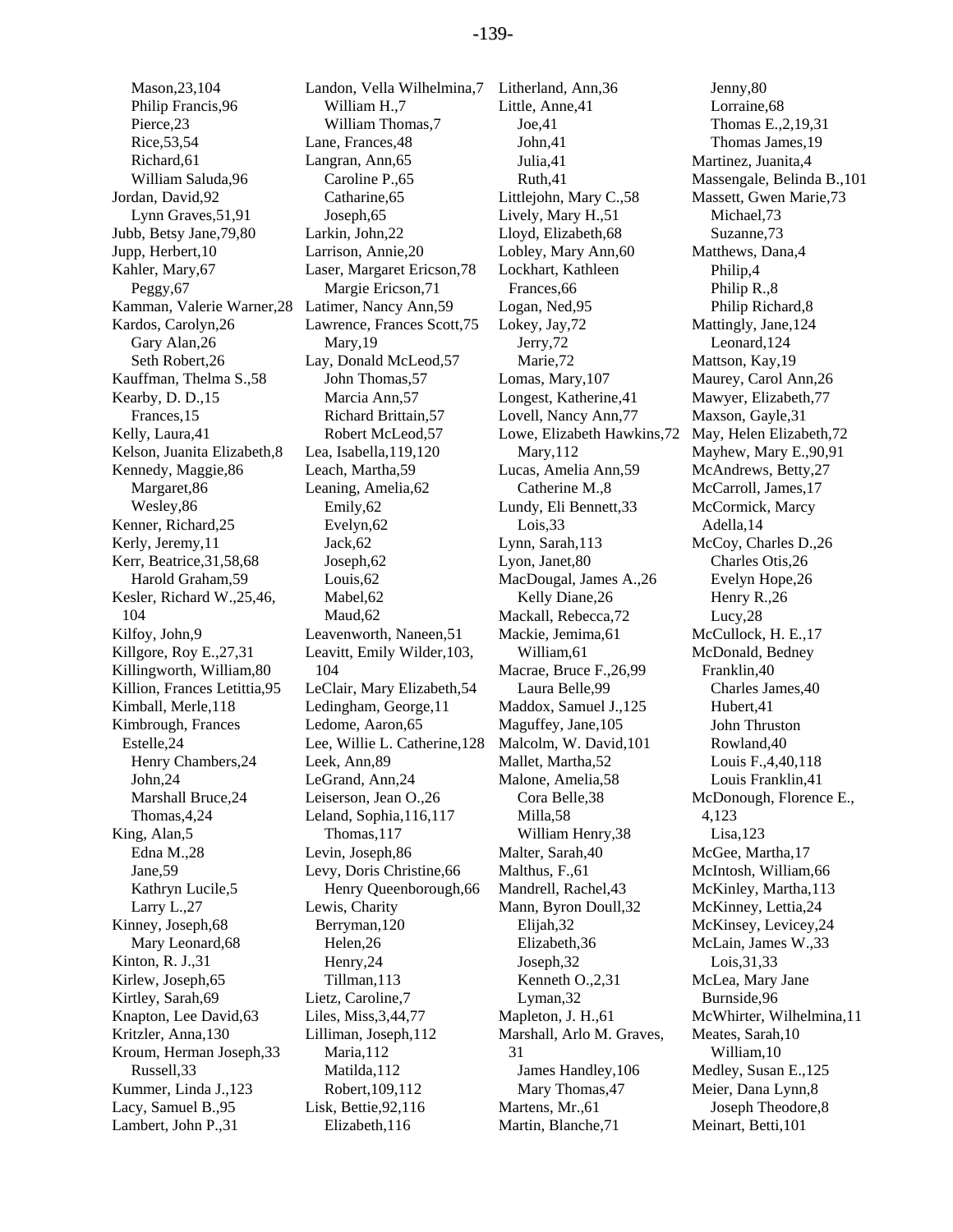Melling, William,105 Mellott, Obediah,66 Merion, Sarah,46 Merrill, Rachel,38 Meserve, Fred,118 Joseph,118 Sally,118 Sarah,118 Messing, Joan,31,42 Metzger, Mr.,58 Middleton, Christopher,110 John,107,110 Mary,110 Robert,110 William Greaves,110 Zaccheus,109 Mikelawson, John,41 Milbourne, Sarah J.,47 Milburn, Nancy,124 Sarah J.,47 Miles, Katherine,40 Miller, Anita Nichols,4,15,40 Caroline,31,33 Emiline R.,117 Maria,55 Opal Irene,87 Mills, Elizabeth,65 Minor, Mary Ann,32 Minter, George Barnes,84 Joseph Monroe,84 Lillie Belle,84 Mirquet, Mary E.,85 Mirron, Elizabeth,58 Mitchell, A. D.,67 David L.,101,115,116 Madeleine E.,66 Madeleine Enid,66 Robert D.,116 William Keith Murray,66 Mitton, Martha,91 Moab, Sarah,112 Molohorn, Joseph,125 Sarah,125 Moment, Annie,62 Monarch, James,124 Moody, Elizabeth,70 Mooneyhan, Owen,72 Moor, Aramiah,113 Moore, Brenda Bonita,90 Diana,66 Diana Lynn,66 Essie,41 Geraldine,78 Henry David,66 Henry Perkins,66 Hugh Henry,66 Isbel,19

John Edward,90 John R.,95 Mary Elizabeth,69 Virgil Eugene,90 William,19 Morey, Betsey,38 Morgan, Catherine Smith,31 Hannah,64 Mary E.,47 Morley, Peter,63 Philip,63 Sarah,63 Morring, Carolyn S.,31 Morrison, Corinne G.,31 Harriet,101,115 Morton, Thomas,82 Motley, Robert W.,93 Muckle, Sarah,91 Mudd, Andrew M.,125 Ann Mary,125 Ann Nancy,124 Catherine,125 Elizabeth Ann,125 Mary,125 William Hillary,125 Munro, John,11 Sarah,11 Murphy, Julia,11 Murrell, Mary,61 Milly,70,71 Thomas,61 Will,61 Myles, Katherine,40 Robert,40 Mylne, Charlotte,107,110 William,110 Neale, John,23,106 Neidner, Helen Graves Ames,39,74 Neil, Annie,66 Nelson, M. Martha,31 Michael G.,122 Mr.,106 Ness, Brian Edward,63 Duncan Edward,63 Rachel Elizabeth,63 Nettleton, John,63 Jonathan,63 Joy,63 Mark,63 Simon,63 Nevelle, Mr.,41 Nevitt, Ann Maria,126,128 Newkirk, Cecil E.,14 Newland, Liz,4,8 Newton, Alexander,11 Ng, Josephine,9 Nichols, Caroline,116

Dorothy Anita,15 Fred Bailey,15 William Thomas,15 Nicholson, Judith,80 Nixon, Beatrice May,59 George Jefferson,59 Moses,59 Moses Jefferson,59 Ridley,46 William,59 William Jefferson,59 Noble, Sarah Catherine,32,33,51 Noe, John,17 Joseph,17 Peter,17 Normanton, Gordon,12 Selwyn,12 Stephen,12 Norris, James William,46 John H.,46 Ridley Kate,46 Samuel,46 William,46 Norton, Neva,92 Sarah A.,117 Nowell, Increase,40 Nugent, James,127 Nell Marion,106 Nunnelly, Elizabeth,24,50 Margaret A.,24 Pamelia,24 O'Neal, William,17,18 Odell, Sarah,51 Oldale, Catherine,109,112 Charles,109 Francis,109 John,84,109 Mary,109,112 Sarah,109 Sidney,109 Oliver, George,109 Joanna,108 John,108 Richard,83,108 Samuel,108 Warren Walton,26 Olson, Norma B.,19 Olverson, Melba Graves,31 Orcutt, Sarah,118 Osborn, Mary B.,28 Osterbind, Mary,91 Otterback, Adam,47 Overton, Ann,96 Robert,96 Samuel,96 William,96 Owen, Mary Caroline,24

Owens, Catherine,125,126 Mattie,90 Owsley, Ann Bayne,24 Nancy,23 Nancy Ann,24 Page, George,11 John W. N.,51,68 Mary Jane,32 Mr.,89 Palmer, Abigail,52,91 Martin,54 Pardy, Wendy,64 Parish, Elizabeth,19 Parker, John,124 Kearby Bon,31 Kirby Bon,15 Parkhurst, James,65,78 Parks, John M.,48 Parrish, Jami Lynn,49 Susan Louise,49 Parsley, W. B.,31 Parsons, Susan,125 Patrick, John William,69 Patterson, Charles,115 Paul, Martha Elizabeth,96 Paulsen, Kathryn M.,20 Ralph Bernard,20 Paver, James,26 Kathleen C.,26 Kathleen Connelly,26 Richard,26 Robert C.,26 Thomas,26 William,26 Peake, Elizabeth A.,126 Wilfred,126 Pearson, Agnes Nora,80 Maria Anne,108,111 Richard,108,111 Peck, David Leroy,8 Leroy Frank,8 Marjorie, 8 Marylou,8 Polly,39 Peddington, Henry,23 Pedendon, Henry,104 Peek, Susannah,94 Peerce, Sarah,51 Pegler, Adrienne N.,10,11 Penigton, Henry,104 Pennington, Frank Leedy,33 Henry,105 John,100 Percy, Beverly Ann,116 Hubert Glen,116 Perkins, Anna E.,44 Mary,120 Meeky,118,119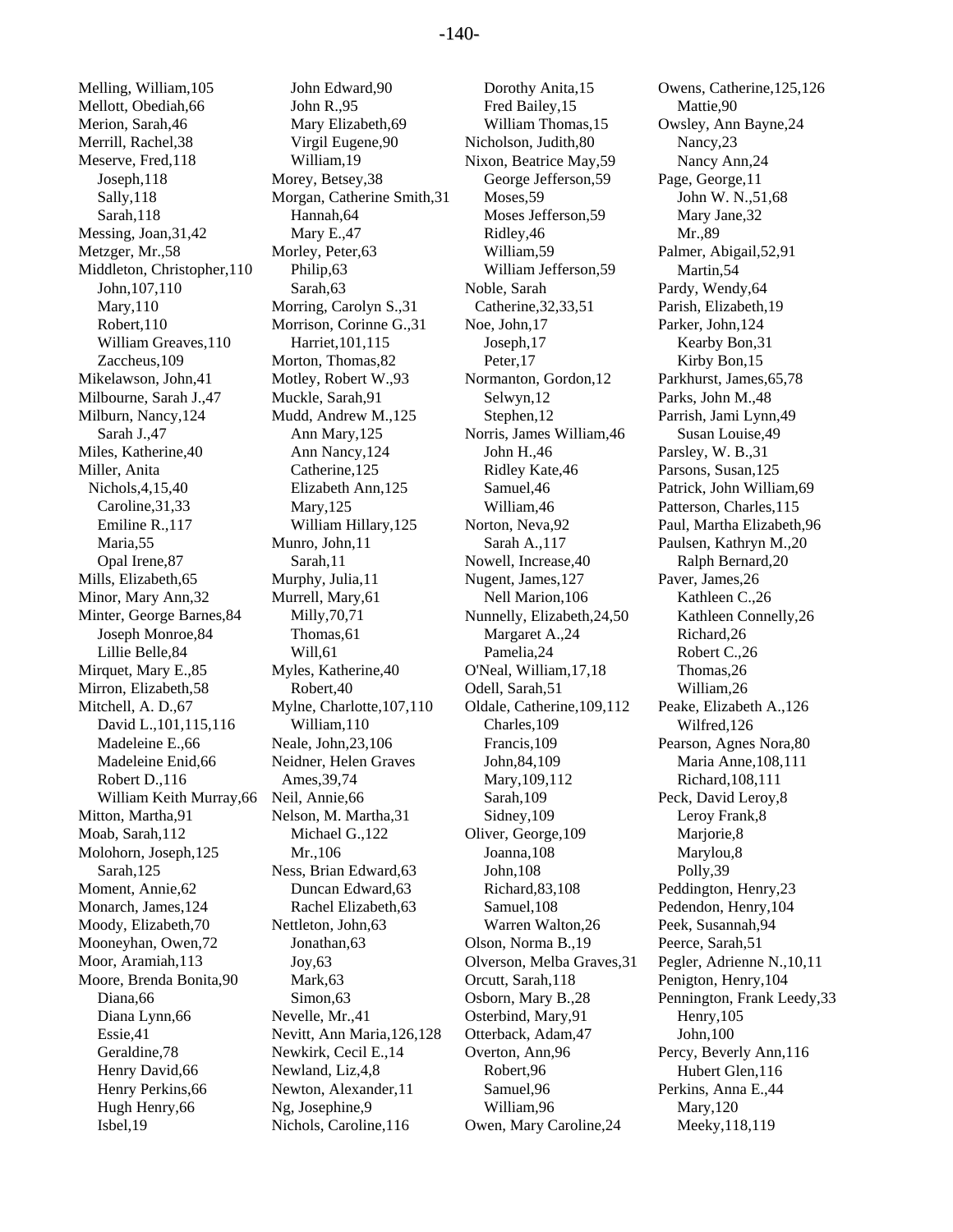Perot, Ross,97 Perry, Mr.,41 Peterson, Vern J.,31 Pettus, James,96 John,96 Lucy Overton,96 Thomas,96 William,96,100 Peudry, Arthur,37 Phillips, Susan J.,64 Pierrepoint, Anne,83,107 Evelyn,107 Pile, Conrad,17 Pinckard, Charlotte,22 John,25 Nancy,22 Pinkard, Charlotte,68 Piper, Mary Ann,52 R. Lawrence,53 Pitts, Robert,106 Pleasants, Edward,54 Poe, Michael H.,2 Morgan Danielle,2 Poegl, Mr.,41 Pollock, Ida Madora,16 Pond, Daniel,39 Porter, Mary Elizabeth,119 Polly,15 Potter, Vickie L.,6 Vickie Lynn,7 Powell, Helen,68 Helen M.,18 Iva J.,31 Nicholas C.,51 Sumner C.,104 Powers, Kay,94 Poynton, Mr.,82 Pratt, Rachel,8 Presley, Ira,84 Ira Annie,84 Preston, Lucy,14 Mort,14 Price, Charles Bloomfield,11 Joseph,11 Nancy,11 Paulina Olivia,15 Phineas K.,15 Priest, Helen Whittier,116 Leroy Walen,116 Priestley, Mary,83,108 Prink, Amanda,59 Raymond L.,59 Prior, Norma May Kahler,67 Procter, Joan,60 Provost, Nancy,90 Samuel,90 Pruitt, A. B.,18 Pryor, Rhoda,45

Pugh, Jesse,71 Kline O.,31,48 Purdy, Rhoda,39 Purkins, Thomas,18 Quickfall, Charlotte,34,64 Christopher,34,64 Emma,34,64 Francis,34,64 Frederick,34,64 Joseph,34,64 Rader, Lena,72 Radford, Ellen duVal,59 Martha Heiron,107,111 Ragsdale, Mary M.,84 Raleigh, Ann,31 Raley, Adel,127 Ramirez, Annie Carol,16 Ramsey, Ambrose,17 Rankin, H. A.,58 James,58 M. S.,58 R. Harness,58 Rawson, Anna B.,117 Ray, Melissa K.,30 Philip M.,101 Rea, Clarence Valentine,48 Daniel T.,30,48 Redmonds, George,75,76 Redus, George M.,78 Reed, Alice L.,31 Ethel May,64 John,18 Mary J.,117 Mr.,19 Rose,64 Reese, Margaret C.,70 Reid, John C.,28 Mr.,19 Rennick, Orval Kenneth,38 Retherford, Betty Lou,7 Reve, Parnell,40 Reynolds, Ann,22 Rhodes, John,6 Rice, Elizabeth,53 Rich, Thomas,17 Richards, Ann,27 Richardson, Jesse,24 Mr.,83 Richbourg, Mildred,42 Richey, Linda,5 Ronald K.,5 Richmond, Betty G.,31 Catherine,43 Caty,43 Lena Martha,72 Rachel,43 Ricketts, Elizabeth,43 Ricks, William Joshua,38

Riley, Ethel,31 Ritz, Charles Albert,38 Robert, Gary Boyd,40 Roberts, J. Frank,91 Katheryn E.,91 Robertson, Robert R.,112 Robins, Emily,89 Rock, Elizabeth Eliza,125,126 Sarah Jane,125,126 Roe, Elizabeth,83,108 Rogers, George Edward,20 Henry Harper,42 James,20 James M.,20 Joseph Henry,20 Regina R.,3,20 Regina Ray,20 Ross, Daniel,102 James,6,101,102,103 Mary,6,101,102,103 May,102 Rosser, Mary Ann,24 Rossoll, Bethany Jade,16 Christine Leigh,16 Jessica Renea,16 Stephanie Rose,16 Steve,16 Rouse, Polly,47 Rowe, Joseph Y.,77 Rowland, Mary Louise,40 Royall, Mary Thomas,47 Rucker, Angus,69 Runwell, Robert,60 Runyan, Jane F.,66 Rupert, Esther,27 Rush, Nelson,113 William,113 Russell, Adelade,125 Adeline,126 Allusia,124 Ann,124 Ann Rosetta,126 Annie Elizabeth,128 Benjamin,128 Charles,124,125 Charles Ignatius,127 Charles J.,126,128 Charles Lewis,125,127 Charles W.,101,123 Charlotte,129 Clarence Peter,128 Edward,126,128 Edward Leo,128 Eleanor,124 Elias,124 Elizabeth,125 Georganna,126

George,128 George Francis,128 George Greenbriar,125 Ignatius,124,125 J. Frank,128 Jackson L. F.,127 James,128 James A.,126,127 James B.,124,125 James M.,101,124 James Marcellus,126,127 James O.,125 Jane,125 Jane Elizabeth,126,129 Jeremiah,125 John A.,128 John Alexander,126,127 John Baptist,124,127 John F.,129 John Henry,129 John Lewis,126,127 John Redman,125 John Stephen DeWolf, 128 Joseph,125,125 Joseph B.,129 Joseph E.,126,127,129 Joseph H.,128 Joseph Patrick F.,125,126 Josephine,126 Julia C.,129 Laura,125,126 Lewis Lambert,128 Lois M.,90 Lucy A.,127 Lydia Rose,127 Margaret,128 Martin,128 Mary Ann,124 Mary C.,126,128 Mary Cecelia,128 Mary Emily,129 Mary J.,127 Mary Susan,129 Phillip,124,125 Priscilla,129 Raymond E.,126,127 Richard Levi,126 Richard O.,125 Roland Fidelius,127 Rosa A.,126 Rose,127 Ruth,124 Thomas,124 Thomas Edgar,128 William,124 William Henry,126,128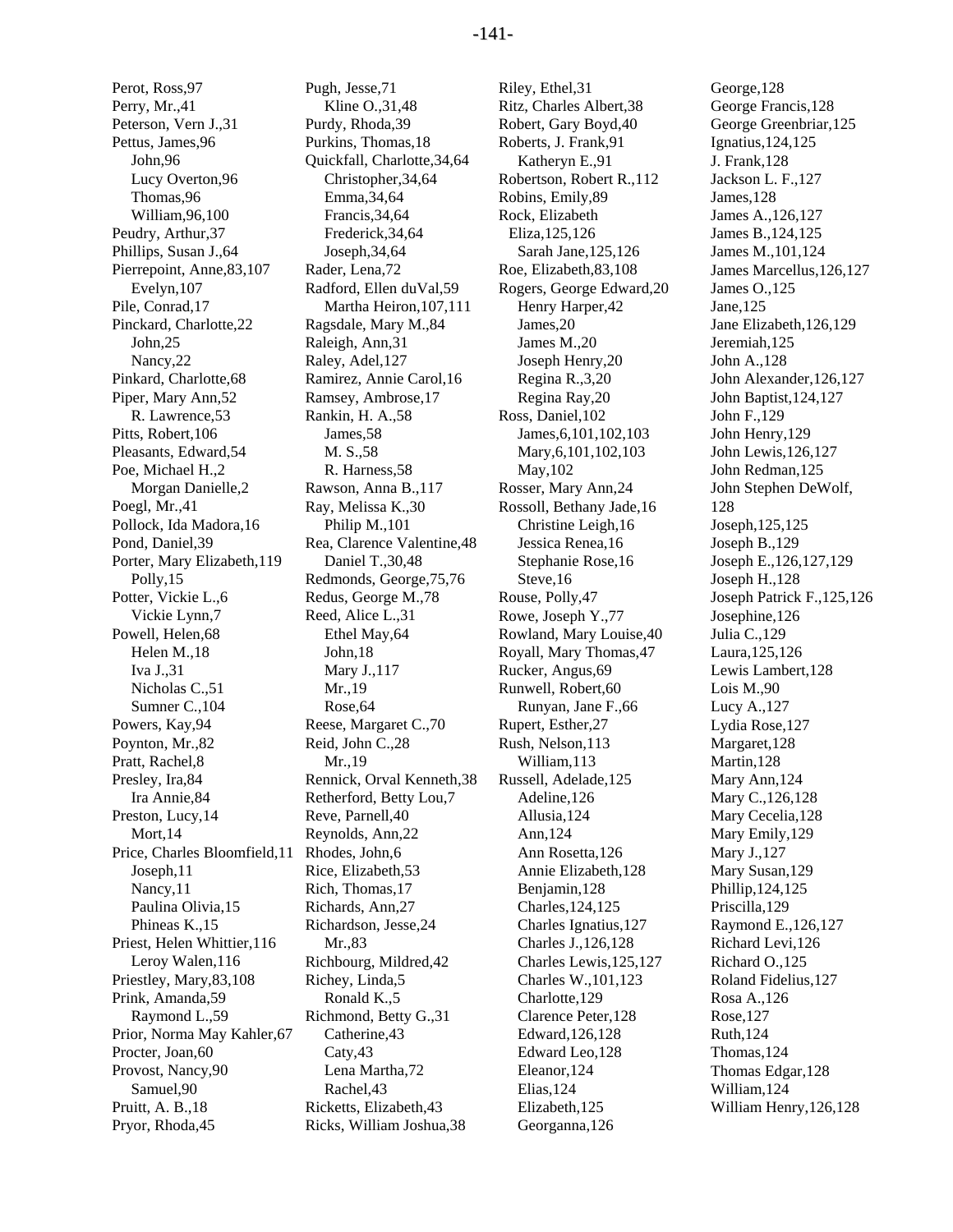William Lambert A.,126, 128 William Lemuel,129 William Lewis Albert,128 William Thomas,127 Rutter, Margaret Mahala,20 Ryan, Ann,22 Martha,48 Ryrie, Margaret,9 Sage, Louisa,13,14 Sakahara, Kaye,91,101 Samuel, Reuben,21 Samuels, Mr.,41 Sanders, Ankey,21 Tabitha,43 Sandidge, Mildred,48 William,48 Sandridge, William,32 Sarchett, Alvie Wayne,67 Blythe Lynn,67 Bryce Wayne,67 Sartain, Anna L.,115 Saunders, Aaron,43 Aggatha,44 Allen,44 Emily Elizabeth,44 Folley,43 Harris,44 Jackson,44,44 Jo Ann,44 Luke,44 Nathan,43 Nimrod,43 Polley,43 Sarah,43 Steven,43 Tabitha,43 Thomas,44 Savage, Olivia,19 Sawyer, Judith Seth,28 Sayers, John,35 Schmutz, Wendy,4,8 Schone, Gary,101 Schwenk, Janet Marie,16 Scott, Hannah Maria,11 James,10 Jane,11 Rebecca,11 Stephen H.,47 Seelye, Ann Richmond,57 Sehnert, Linda Ann,66 Seiffert, Bettie West,4 Self, Judy RoseAnn,88 Senff, Elmira M.,8 Senff-Mata, Donna L.,8 Senter, Amy D.,27 Shafer, Richard L.,28

Shannon, Elizabeth,123 Sharp, Heinrich,93 Henry,93 Sallie,93 Sarah,93 Sharpless, Sarah,4,24 Sarah Kimbrough,24 Thomas Franklin,24 Shasteen, Louisa Jane,84 Shaw, Earl G.,16 Elizabeth,62 Elmer,16 George Munroe,32 George Richard,32 George Terrence Hall,32 Howard B.,16 James L.,16 John,61 Martha,61 Nettie,16 Terrence,32 Thomas,61 Walter,16 William,61 Shepard, Alvin,38 Alvina,38 Ann,38 Asenath,38 Charles,39 George,39 James M.,39 Jane,39 Joseph,38 Judith M.,37 Laura,39 Lois,38 Luther,39 Matthias,39 Orson,39 Oscar,39 Sarah,39 Shingler, Edward,10 Eliza Maria,10 Shirley, Eileen,65,88 T.,89 Shonk, Patricia,77 Shotwell, Ann,96 Siddal, Anne,107 Catherine,107 Christopher,83,107 Elizabeth,107 Margaret,107 Mary,107 Sarah,107 Siddens, James,42 Siddons, James,42 Silsey, Anthonie,79 Anthony,79

Humfrey,79 William,79 Simmons, Hannah,19 Sims, Elizabeth,48 James,71 John,71 Lydia,71 Thomas,71 Zachariah,71,78 Singleton, Mr.,109 Sinnett, Charles N.,91 Sisson, Eliza,36 Sitgraves, Eleanor,32 Slade, Nancy,47 Slater, Bill,77 William R.,77 Slocum, Catharine,40 Slone, Catharine,40 Smallpage, Robert,124 Smelt, Caroline,108 Smiley, Thomasine Elizabeth,46 Tom Stults,46 Smith, Adam,18 Bob,69 Charles,21 Dorothy,21,46 Effie,72 Emily Norcom,59 George,105 Gordon,14 Gordon Edward,14 Jack,14 Janet,62,63 John,53 Joseph,37 Karen Lu,14 Kay Jean,92 Lawrence,21,25 Linda G.,77 Martin T.,117 Mary,37 Robert L.,69 Robert Lee,32 Sallie,37 Sarah,22 Sonja,64 Theron L.,48 William P.,117 Smith-Burns, Claire E.,32 Snyder, Edna Marie Margurite,67 Soley, Julius Richard,20 Kathryn May,20 Winnie Virginia,20 Southwell, Henry,45 Sowry, Samuel,65 Spain, Norma,72

Wiley J.,31 Spalding, Frances M.,4,12,13 William K.,13 Sparhawk, Esther,40 Nathaniel,40 Spear, Arthur,107,111 Arthur Greaves,111 Caroline Anne,111 Eliza,108,111 Harriet,111 Mary Anne,111 Robert,111 Sarah,111 Sophia,111 Spearman, James,31 Spears, John,71 Spell, Raymond,120 Spellman, R. G. Windsor,38 Spinks, Rebecca,19,44 Sprigg, Sarah,51 Thomas,51 Spurgin, Larry,6,103 Squire, Edith,40 Stacks, Sandra,92 Sandra J.,93 Staggs, Mr.,42 Stallings, Sarah,24 Stauss, Jane E.,32 Steele, Maureen L.,10 Stegeman, Beverley,34,64 Stephens, Daniel,37 Elizabeth,37 Hannah,37 Margaret,14 Maria,37 Marie,37 Matilda,37 Mr.,89 Sterling, William,105 Stern, Charles Smith,21 David,21 Dorothy,21,22,25 Elizabeth Peyton,21 Francis,21 Lucy Wiet,21 Mary,21,22 Peyton,21 Richard,21 Wiet,21 Yelverton,21 Stevenson, Edith,36 Steward, Betsey,91 Stewart, Allice,69 Gary Michael,72 James Weldon,72 Kirk Evans,72 Lucinda E.,69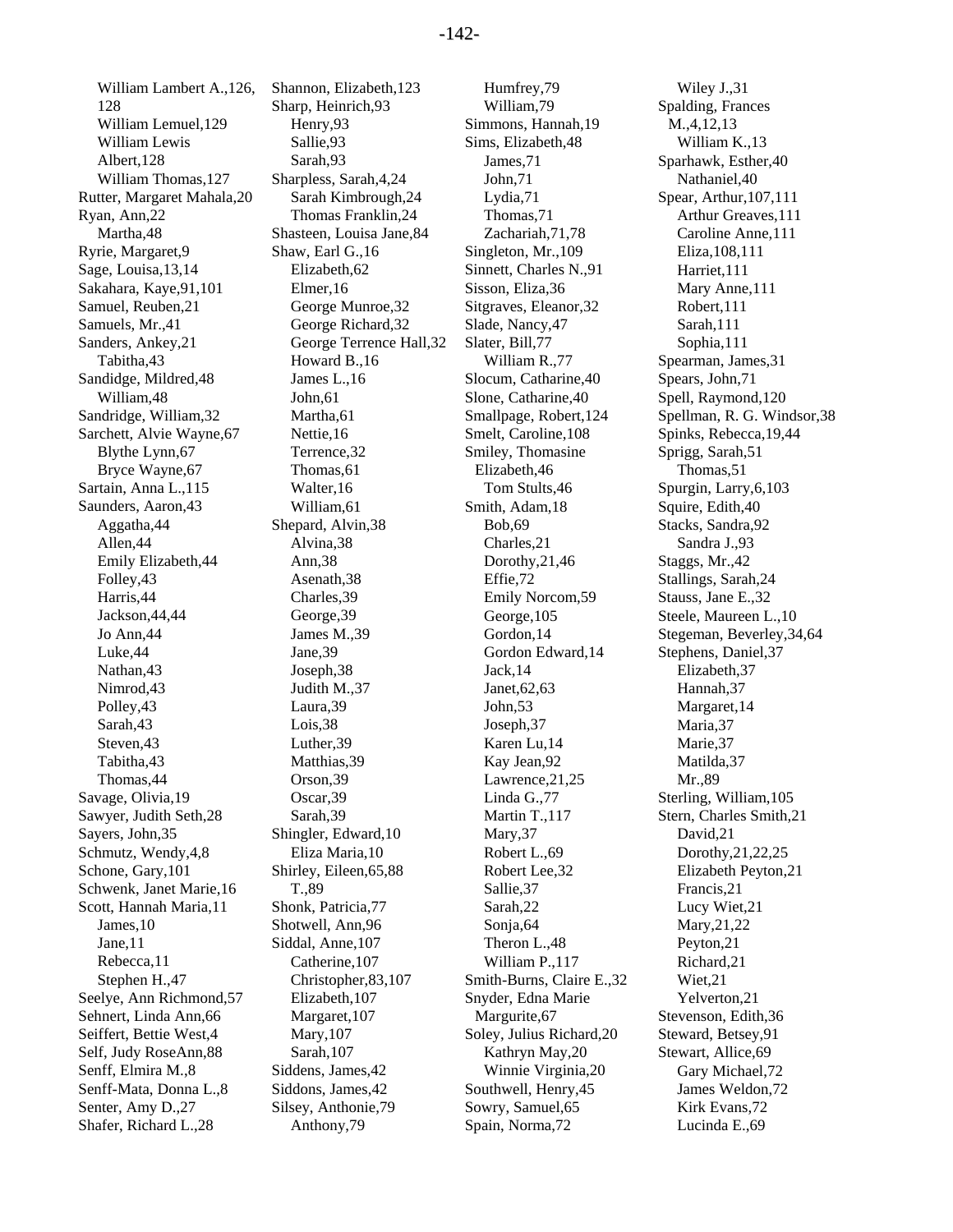Lucretia Elizabeth,69 Sarah C.,69 Thomas H.,18,69 William Elliott,69 Stibbles, Edward B.,114 Stimson, Richard A.,39 Stockard, Mary A.,78 Stokes, Thomas,35 Stone, Elizabeth,45,61 James,45 John,45 Mary,31,72,90 Thomas,45 Thomas K.,10 William,30,31,45,51,72, 90 Stoner, Inez,72 Streck, Helen,71 Stringer, John,110 Milicent,107,110 Strobel, Sarah Jane,5 Susan Josephine,5 Strock, Celena Emerline,92 Sublett, Debby,48 Debby K.,32 Sutherland, Sally,72 Swann, Mary E.,129 Swanson, Nathan McGuire, 22 William,22 Sweeney, William,23 Sweeny, William Montgomery,106 Swinden, Charles,10 Hilda I.,10 Sykes, Barbara William,20 Tackett, Lucille,72 Tailor, Thomas,53 Tandy, Sarah,93 Tarpey, Catherine,72 Tate, Uriah,51 Tay, Catherine,109 Francis,84,109 Taylor, Ann,6 Anne,6 George,59 Hannah Malissa,90 Kathleen T.,123 Samuel,90 Stephen,90 William,90 Teal, Albert,12 Ephraim,12 Ernest,12 Fred,12 James,12 Joseph,12 Mary,12

Walter,12 Teele, Mr.,41 Tennyson, Clara Jane,78,94 Simon P.,128 Thomas, A. W.,95 Thomason, Ann,83,106 Catherine,109 Elizabeth,106 Frances,109 Hugh,109 Jane,83 Mary,83 Rachel,83 Ruth,83 Sarah,83,106 Thomas,109 William,83,106,109 Thompson, Andrew,63 Antony,18 Barbara,63 Catherine,126 George Nicholas,30 Henry,110 John,17,18,19,63,85 Joseph,17 Mary A.,128 Mary Ann,126,127 Neil D.,119 Rowland,62,63 Sharon,42 Stanley,41,42 William,17 Thomsen, Brenda M.,35 Thornton, Marjorie,55,57 Thorp, Judith,32,47 Tibbals, Louisa Minerva,57 Tiffin, Rex,29 Tilden, Sally,38 Tilley, Nellie,71 Tindle, Dewey E.,58 Tisdale, Mary,92 Toms, Alexander,70 John,70 Torrey, Clarence Almon,104 Treece, Sally,8 Sarah,8 Treese, Dollie,58 Trembley, Peter,8 Treppard, Mary,72 Trevitt, Frances,105 Trewett, Francis,104,105 George,104,105 Trewitt, Frances,23 Troxler, Barnet,18 Truhett, George,105 Truitt, George,23 Trumble, Mary Ellen,84 William Warren,84

Tucker, Ella Sarah,84 Wesley Wilson,84 Turk, Samuel,61 Thomas,61 Turner, Francis,112 J.,71 Lucy,70 Mr.,109 Turnor, A. U.,60 Twyning, Mr.,89 Tyson, Elsie,59 Urich, Sarah,26 Utterback, Adam,47 Nancy A.,47 Vails, William Shadrick,33 Valandingham, Addie,85 Van Gorp, Craig,67 Darwyn Arthur,67 Dirk,67 Paul,67 Peter,67 Susan,67 Vanderhoof, Joan L.,50 Vanstone, Adrienne N.,11 Rupert,11 Ventris, Moses,90 Vincent, Alphonso,116 Florentine,116 Washington,116 Vollans, David,63 Sophie,64 Vosper, James M.,28 Wackerbarth, Eloise,44 Jack,44,69 Wade, Rowena E.,101 Wagner, Mavourneen M.,59 Wagstaff, Ida Bessie,115 Wait, Elizabeth,96 James,71 Richard,96,100 Waldo, Bethiah,40 Daniel,40 Edward,15 Jedediah,15 John,15 Marah,40 Paulina Bonapart,15 Walker, Andrea,1 Charlotte K.,32,33 Clarence Valentine,48 Ellen,77 John,53,54 Wall, John,8 Walsh, Zelma,41 Ward, Jack C.,32,47 Wardlaw, Catherine,109, 112 Henry,84,109

Warner, W. T.,112 Warren, Cindy,77 Helen M.,34 Monroe,51,75 Sarah,19 Warrer, Ann,59 Warwick, Edwin,13 Francis Hugh,13 Harry,13 Lucy,13 Mary,13 Wasson, Elgin Emerson Mott,57 Zoe Ann,57 Waterer, Thereasa,69 Theresa,18 Waterhouse, Crescence,39 Waters, Ebb,130 Elizabeth,96 Wathen, Mary Ann,128 Watkins, Mr.,89 Sarah,30,45 Watson, Elizabeth,20,22 Ellen,129 George B.,22 Sara Ann,28 Watts, Rebecca Anne,78 Wayland, Harley,28 Weaver, Katherine F.,32 Webb, Carol Jean,51,69 Webber, Margaret,93 Weber, Louisa,14 Wedge, Arthur Earl,90 Edward W.,90 James A.,90 Lois M.,78,90 Weller, Maria Elizabeth,8 Wells, Michael D.,3 West, John,53 Nathaniel,53 Robert,54 Thomas,53,54 Wheatly, Rachel Ann,85 Wheaton, Cherl A.,51,68 Whitaker, Virginia,71 Virginia Todd,78 White, Ann,53 Ann Nancy,125 Evelyn,72 Henry,53 Jack,72 Joseph,53 Margaret,53 Marlene J.,123 Mary,53 Rebecca,53 Unity,53,71 William,53